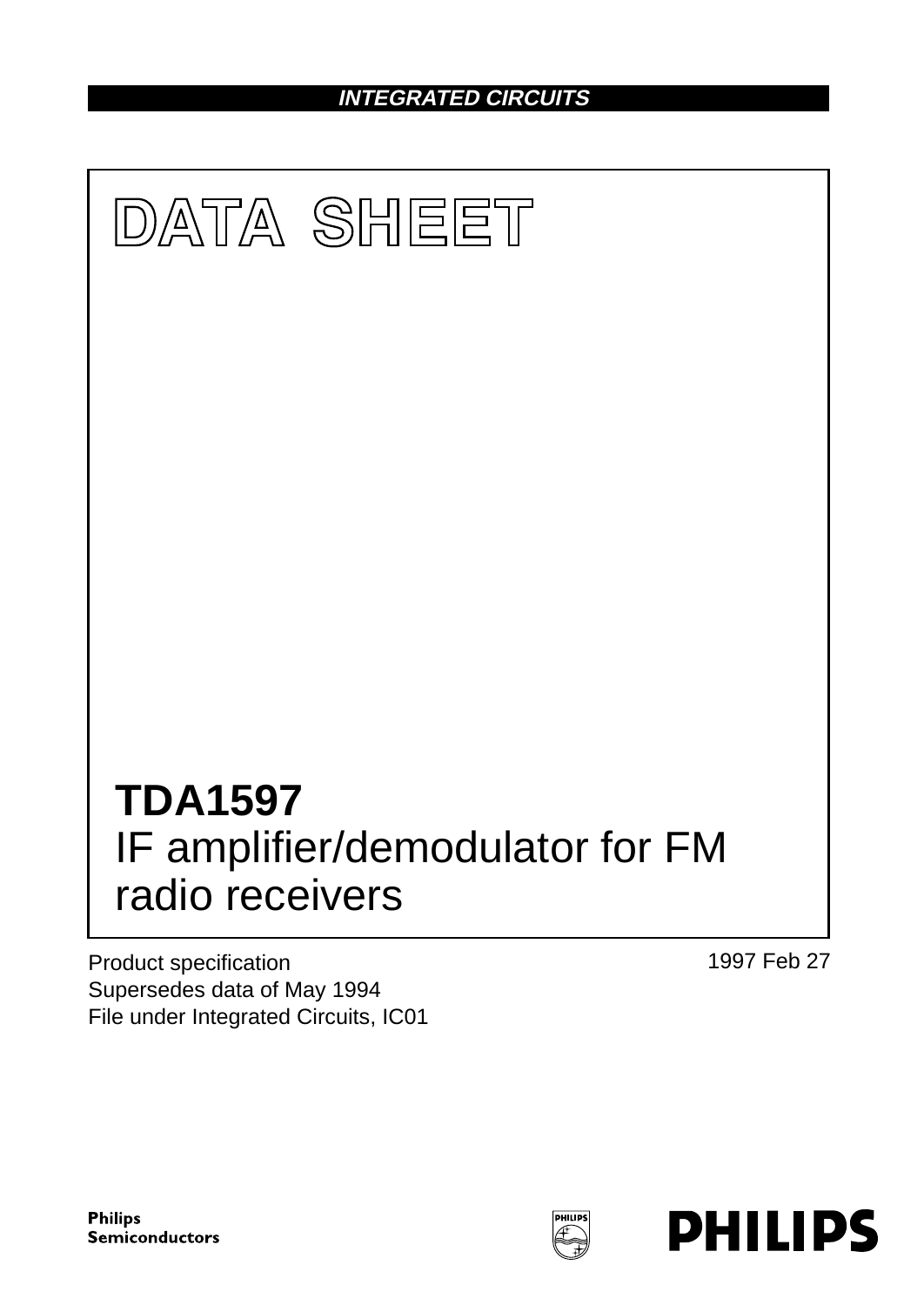### **FEATURES**

- Balanced limiting amplifier
- Balanced coincidence demodulator
- Two open-collector stop pulse outputs for microcomputer tuning control
- Simulated behaviour of ratio detector (internal field strength and detuning dependent voltage for dynamic AF signal muting)
- Mono/stereo blend field strength indication control voltage
- AFC output
- 3-state mode switch for FM-MUTE-ON, FM-MUTE-OFF and FM-OFF
- Internal compensation of AF signal Total Harmonic Distortion (THD)
- Built-in hum and ripple rejection circuits.

**QUICK REFERENCE DATA**

## **GENERAL DESCRIPTION**

The TDA1597 provides IF amplification, symmetrical quadrature demodulation and level detection for quality home and car FM radio receivers and is suitable for mono and stereo reception. It may also be applied to common front-ends, stereo decoders and AM receivers circuits.

All pin numbers mentioned in this data sheet refer to the SO version (TDA1597T) unless otherwise specified.

| <b>SYMBOL</b>         | <b>PARAMETER</b>                                           | <b>CONDITIONS</b>                            | MIN.  | TYP. | MAX.  | <b>UNIT</b> |
|-----------------------|------------------------------------------------------------|----------------------------------------------|-------|------|-------|-------------|
| $V_{P}$               | supply voltage                                             |                                              | 7.5   | 8.5  | 12    | V           |
| $I_P$                 | supply current $(l_2 = l_7 = 0)$                           |                                              |       | 20   | 26    | mA          |
| $V_{\text{ilF(rms)}}$ | IF input sensitivity for limiting on pin 20<br>(RMS value) |                                              | 14    | 22   | 35    | $\mu$ V     |
| $V_{oAF(rms)}$        | AF output signal on pin 4 (RMS value)                      |                                              | 180   | 200  | 220   | mV          |
| S/N                   | signal-to-noise ratio                                      | $f_m = 400$ Hz;<br>$\Delta f = \pm 75$ kHz   |       | 82   |       | dB          |
| <b>THD</b>            | total harmonic distortion                                  | $f_m = 1$ kHz;<br>$\Delta f = \pm 75$ kHz    |       | 0.1  | 0.3   | %           |
|                       |                                                            | K <sub>2</sub> adjustment and<br>FM-MUTE-OFF |       | 0.07 | 0.25  | %           |
| $T_{\mathsf{amb}}$    | operating ambient temperature                              |                                              | $-40$ |      | $+85$ | $^{\circ}C$ |

#### **ORDERING INFORMATION**

| <b>TYPE</b>                                        |                   | <b>PACKAGE</b>                                             |                      |
|----------------------------------------------------|-------------------|------------------------------------------------------------|----------------------|
| <b>NUMBER</b><br><b>DESCRIPTION</b><br><b>NAME</b> |                   | <b>VERSION</b>                                             |                      |
| <b>TDA1597</b>                                     | DIP <sub>18</sub> | plastic dual in-line package; 18 leads (300 mil)           | SOT <sub>102-1</sub> |
| <b>TDA1597T</b>                                    | SO <sub>20</sub>  | plastic small outline package; 20 leads; body width 7.5 mm | SOT <sub>163-1</sub> |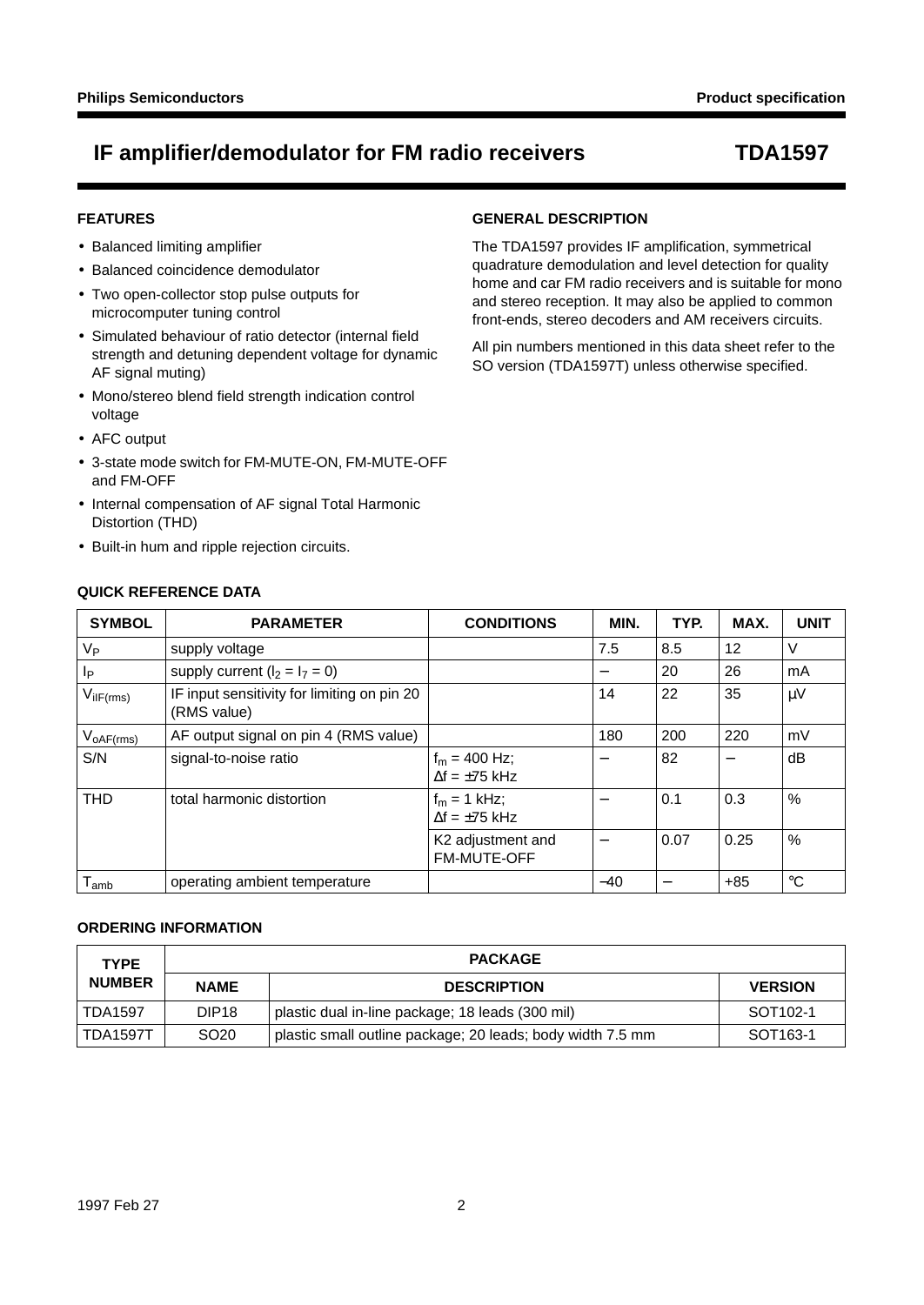

Ž

**BLOCK DIAGRAM**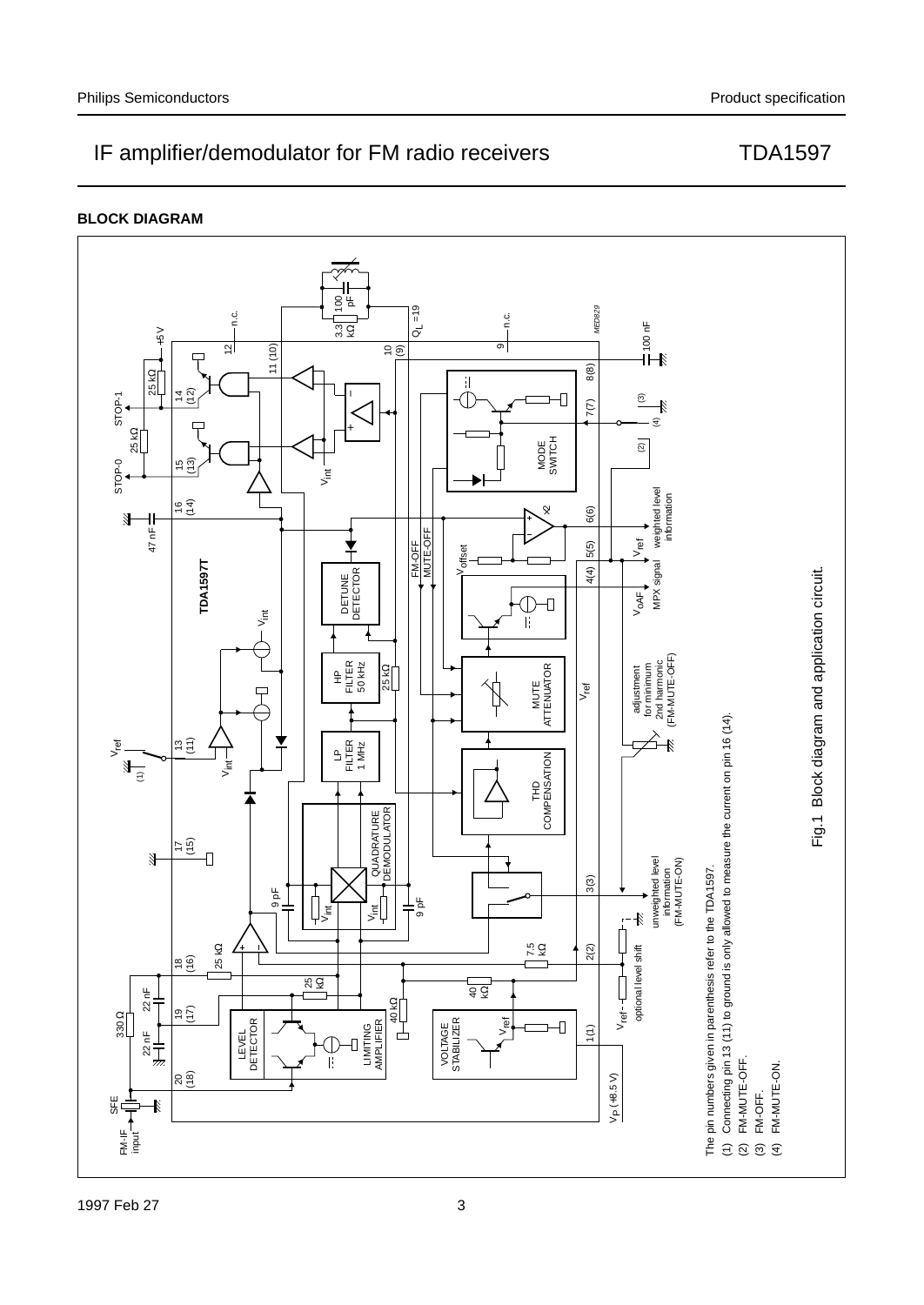### **PINNING**

|                   | <b>PIN</b>     |             |                                       |  |
|-------------------|----------------|-------------|---------------------------------------|--|
| <b>SYMBOL</b>     | <b>DIP18</b>   | <b>SO20</b> | <b>DESCRIPTION</b>                    |  |
| $V_{\mathsf{P}}$  | 1              | 1           | supply voltage (+8.5 V)               |  |
| <b>LVA</b>        | $\overline{2}$ | 2           | level adjustment for stop condition   |  |
| <b>ULV</b>        | 3              | 3           | unweighted level output/K2 adjustment |  |
| $V_{oAF}$         | 4              | 4           | audio frequency output (MPX signal)   |  |
| $V_{ref}$         | 5              | 5           | reference voltage output              |  |
| <b>WLV</b>        | 6              | 6           | weighted level output                 |  |
| <b>MODE</b>       | $\overline{7}$ | 7           | mode switch input                     |  |
| <b>DDV</b>        | 8              | 8           | detune detector voltage               |  |
| n.c.              |                | 9           | not connected                         |  |
| DEMI1             | 9              | 10          | demodulator input 1                   |  |
| DEMI <sub>2</sub> | 10             | 11          | demodulator input 2                   |  |
| n.c.              |                | 12          | not connected                         |  |
| <b>TSW</b>        | 11             | 13          | tau switch input                      |  |
| ST <sub>1</sub>   | 12             | 14          | STOP-1, stop pulse output 1           |  |
| ST <sub>0</sub>   | 13             | 15          | STOP-0, stop pulse output 0           |  |
| <b>MUTE</b>       | 14             | 16          | muting voltage                        |  |
| <b>GND</b>        | 15             | 17          | ground (0 V)                          |  |
| LFB1              | 16             | 18          | IF limiter feedback 1                 |  |
| LFB <sub>2</sub>  | 17             | 19          | IF limiter feedback 2                 |  |
| $V_{\text{HF}}$   | 18             | 20          | IF signal input                       |  |



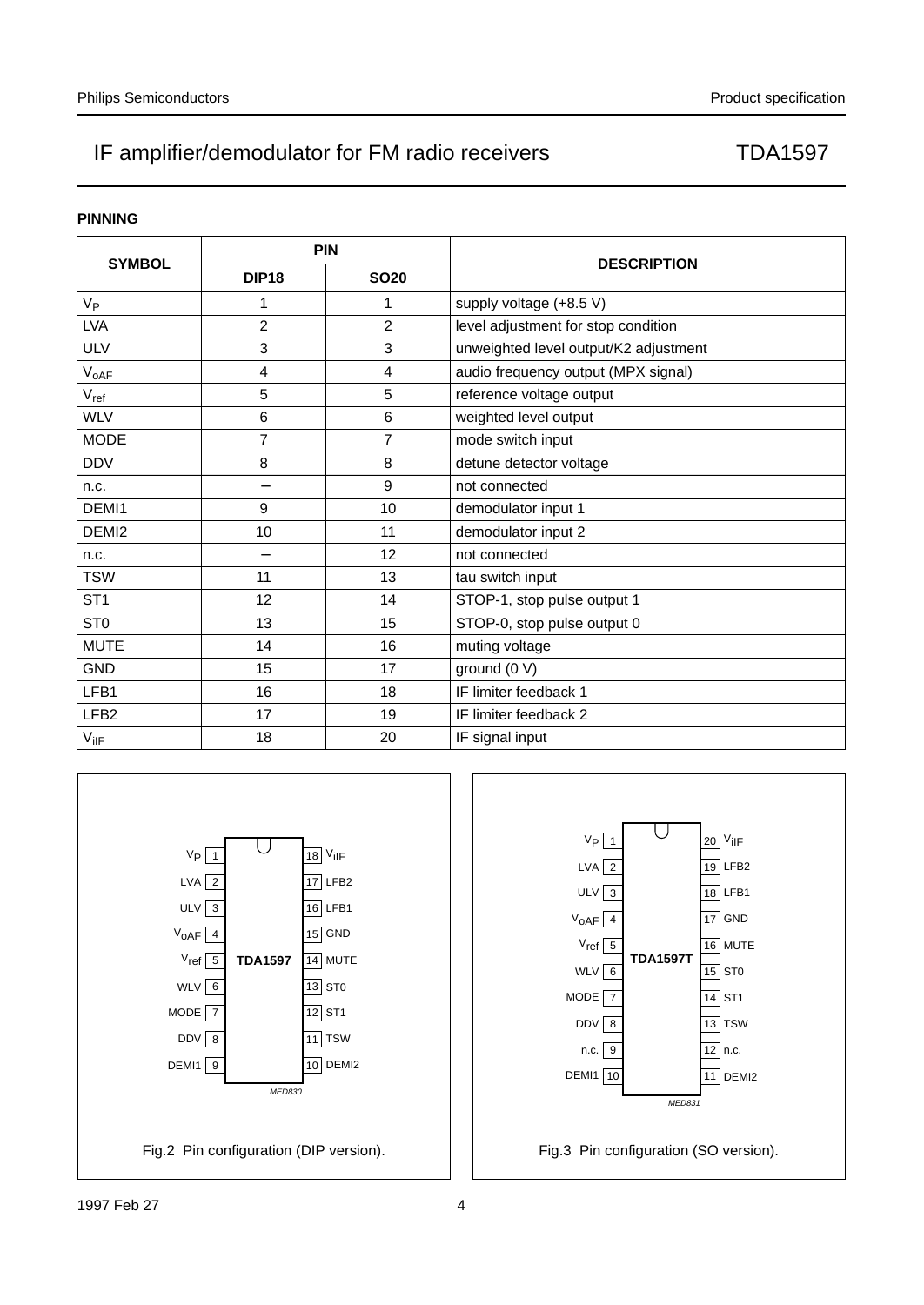### **FUNCTIONAL DESCRIPTION**

The limiter amplifier has five stages of IF amplification using balanced differential limiter amplifiers with emitter follower coupling.

Decoupling of the stages from the supply voltage line and an internal high-ohmic DC feedback loop gives a very stable IF performance. The amplifier gain is virtually independent of changes in temperature.

The FM demodulator is fully balanced and contains two cross-coupled differential amplifiers.

The quadrature detection of the FM signal is performed by direct feeding of one differential amplifier from the limiter amplifier output and the other via an external 90 degrees phase shifting network. The demodulator has a good stability and a small zero cross-over shift. The bandwidth of the demodulator output is restricted by an internal low-pass filter to approximately 1 MHz. Non-linearities, which are introduced by demodulation, are compensated for by the THD compensation circuit. For this reason, the demodulator resonance circuit (between pins 10 and 11) must have a loaded Q-factor of 19.

Consequently, there is no need for the demodulator tuned circuit to be adjusted for minimum distortion. Adjustment criterion is a symmetrical stop pulse. The control voltage for the mute attenuator (pin 16) is derived from the values of the level detector and the detuning detector output signals. The mute attenuator has a fast attack and a slow decay, determined by the capacitor connected to pin 16. The AF signal is fed via the mute attenuator to the output (pin 4). A weighted control voltage (pin 6) is obtained from the mute attenuator control voltage via a buffer amplifier that introduces an additional voltage shift and gain.

The level detector generates a voltage output signal proportional to the amplitude of the input signal. The unweighted level detector output signal is available in the FM-MUTE-ON condition (mode switch).

The open-collector tuning stop output voltages STOP-0 and STOP-1 (pins 15 and 14) are derived from the detuning and the input signal level. Pins 14 and 15 may be tied together if only one tuning-stop output is required.

### **LIMITING VALUES**

In accordance with the Absolute Maximum Rating System (IEC 134).

| <b>SYMBOL</b>               | <b>PARAMETER</b>                                  | <b>CONDITIONS</b> | MIN.                             | MAX.             | <b>UNIT</b> |
|-----------------------------|---------------------------------------------------|-------------------|----------------------------------|------------------|-------------|
| $V_{\mathsf{P}}$            | supply voltage                                    |                   | $-0.3$                           | $+13$            | V           |
| $V_n$                       | voltage at pins 2, 4, 5, 6, 10, 11 and 16         |                   | $-0.3$                           | $+10$            | V           |
|                             | voltage at pins 3, 7, 8, 14, 15, 18,<br>19 and 20 |                   | $-0.3$                           | $V_{\mathsf{P}}$ | $\vee$      |
| $V_{13}$                    | voltage on pin 13                                 |                   | $\overbrace{\phantom{12322111}}$ | 6                | V           |
| $I_{14, 15}$                | current at pins 14 and 15                         |                   | $\overline{\phantom{m}}$         | 2                | mA          |
| $P_{\text{tot}}$            | total power dissipation                           |                   |                                  | 360              | mW          |
| $T_{\text{stg}}$            | storage temperature                               |                   | $-55$                            | $+150$           | $^{\circ}C$ |
| $\mathsf{T}_{\mathsf{amb}}$ | operating ambient temperature                     |                   | $-40$                            | $+85$            | $^{\circ}C$ |
| $V_{es}$                    | electrostatic handling                            |                   |                                  |                  |             |
|                             | all pins except pins 5 and 7                      | note 1            | $-2000$                          | $+2000$          | V           |
|                             | pin 5                                             | note 1            | $-2000$                          | $+800$           | ν           |
|                             | pin 7                                             | note 1            | $-2000$                          | $+1000$          | ٧           |

### **Note**

1. Equivalent to discharging a 100 pF capacitor through a 1.5 kΩ series resistor.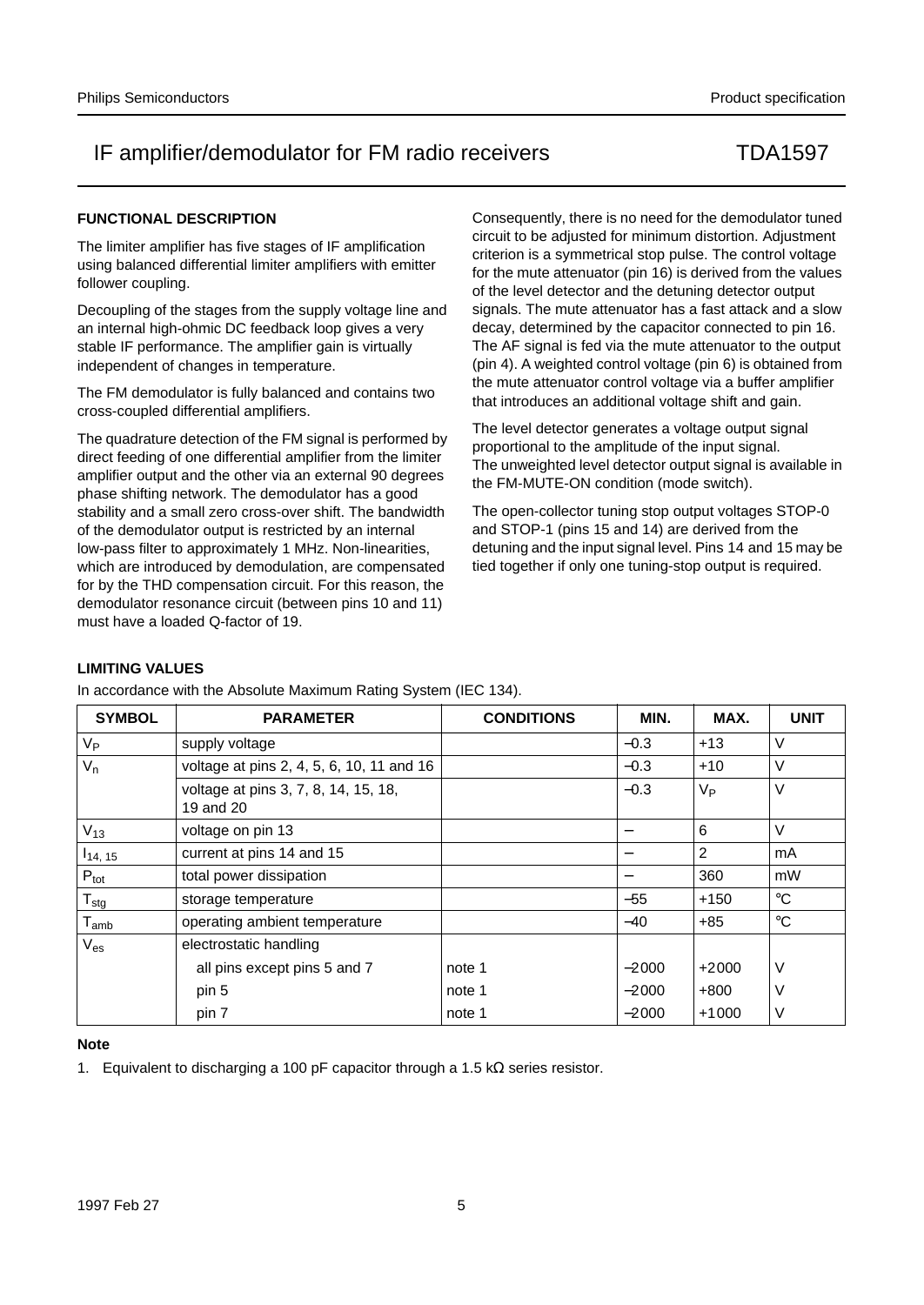## **THERMAL CHARACTERISTICS**

| <b>SYMBOL</b> | <b>PARAMETER</b>                                        | <b>VALUE</b> | <b>UNIT</b> |
|---------------|---------------------------------------------------------|--------------|-------------|
| $R_{th\,j-a}$ | thermal resistance from junction to ambient in free air |              |             |
|               | SOT <sub>102-1</sub>                                    | 80           | K/W         |
|               | SOT <sub>163</sub> -1                                   | 90           | K/W         |

### **CHARACTERISTICS**

 $V_P = 8.5$  V; T<sub>amb</sub> = 25 °C; FM-MUTE-ON ( $I_7 = 0$ );  $f_{IF} = 10.7$  MHz; deviation  $\pm$ 22.5 kHz with  $f_m = 400$  Hz;  $V_i$  = 10 mV (RMS) at pin 20; de-emphasis of 50  $\mu$ s; tuned circuit at pins 10 and 11 aligned for symmetrical stop pulses; measurements taken in Fig.4; unless otherwise specified.

| <b>SYMBOL</b>            | <b>PARAMETER</b>                                        | <b>CONDITIONS</b>                                   | MIN.                     | TYP.                     | MAX.                     | <b>UNIT</b> |  |
|--------------------------|---------------------------------------------------------|-----------------------------------------------------|--------------------------|--------------------------|--------------------------|-------------|--|
| <b>V<sub>P</sub></b>     | supply voltage                                          |                                                     | 7.5                      | 8.5                      | 12                       | $\vee$      |  |
| p                        | supply current                                          | $I_2 = I_7 = 0$                                     | $\overline{\phantom{0}}$ | 20                       | 26                       | mA          |  |
| <b>Mode switch input</b> |                                                         |                                                     |                          |                          |                          |             |  |
| $I_7$                    | input current                                           | FM-MUTE-ON                                          | $\overline{\phantom{0}}$ | $\mathbf 0$              | $\overline{\phantom{0}}$ | mA          |  |
| V <sub>7</sub>           | input voltage                                           | FM-MUTE-ON                                          | 2.4                      | 2.8                      | 3.2                      | $\vee$      |  |
|                          |                                                         | FM-MUTE-OFF                                         | $0.9V_{ref}$             |                          |                          | $\vee$      |  |
|                          |                                                         | FM-OFF;<br>AF attenuation >60 dB                    |                          | $\overline{\phantom{0}}$ | 1.4                      | $\vee$      |  |
|                          | IF amplifier and demodulator                            |                                                     |                          |                          |                          |             |  |
| $Z_i$                    | demodulator input impedance<br>between pins 10 and 11   |                                                     | 25                       | 40                       | 55                       | $k\Omega$   |  |
| $C_i$                    | demodulator input capacitance<br>between pins 10 and 11 |                                                     | $\overline{\phantom{0}}$ | $6\phantom{1}$           | $\overline{\phantom{0}}$ | pF          |  |
|                          | AF output (pin 4)                                       |                                                     |                          |                          |                          |             |  |
| $R_{o}$                  | output resistance                                       |                                                     | $\equiv$                 | 400                      | $\overline{\phantom{0}}$ | $\Omega$    |  |
| $V_4$                    | DC output voltage level                                 | $V_{\text{HF}}$ $\leq$ 5 µV (RMS) on pin 20         | 2.75                     | 3.1                      | 3.45                     | $\vee$      |  |
| <b>PSRR</b>              | power supply ripple rejection<br>(pin 4)                | $f = 1000$ Hz;<br>$V_{\text{ripole}}$ = 50 mV (RMS) | 33                       | 36                       |                          | dB          |  |
|                          | <b>Tuning stop detector</b>                             |                                                     |                          |                          |                          |             |  |
| $\Delta f$ STOP-0        | detuning frequency for STOP-0                           | $V_{15} \geq 3.5$ V; see Fig.11                     | $\overline{\phantom{0}}$ | $\overline{a}$           | 26                       | kHz         |  |
|                          | (pin 15)                                                | $V_{15} \le 0.3$ V; see Fig.11                      | 38                       | $\overline{\phantom{0}}$ | $\overline{\phantom{0}}$ | kHz         |  |
| $\Delta f$ STOP-1        | detuning frequency for STOP-1                           | $V_{14} \geq 3.5$ V; see Fig.10                     |                          | $\overline{\phantom{0}}$ | $-26$                    | kHz         |  |
|                          | (pin 14)                                                | $V_{14} \le 0.3$ V; see Fig.10                      | $-38$                    | -                        |                          | kHz         |  |
| $V_{20(rms)}$            | dependence on input voltage for                         | $V_{14, 15} \geq 3.5$ V; see Fig.9                  | 250                      | $\equiv$                 | $\overline{\phantom{0}}$ | $\mu V$     |  |
|                          | STOP-0 and STOP-1<br>(RMS value)                        | $V_{14, 15} \le 0.3$ V; see Fig.9                   | —                        |                          | 50                       | $\mu V$     |  |
| $V_{14, 15}$             | output voltage                                          | $I_{14, 15} = 1$ mA                                 | $\overline{\phantom{0}}$ | $\qquad \qquad -$        | 0.3                      | $\vee$      |  |
|                          | Reference voltage source (pin 5)                        |                                                     |                          |                          |                          |             |  |
| $V_{ref}$                | reference output voltage                                | $I_5 = -1$ mA                                       | 3.3                      | 3.7                      | 4.1                      | $\vee$      |  |
| $R_5$                    | output resistance                                       | $I_5 = -1$ mA                                       |                          | 40                       | 80                       | $\Omega$    |  |
| <b>TC</b>                | temperature coefficient                                 |                                                     | $\overline{\phantom{0}}$ | 3.3                      | $\overline{\phantom{0}}$ | mV/VK       |  |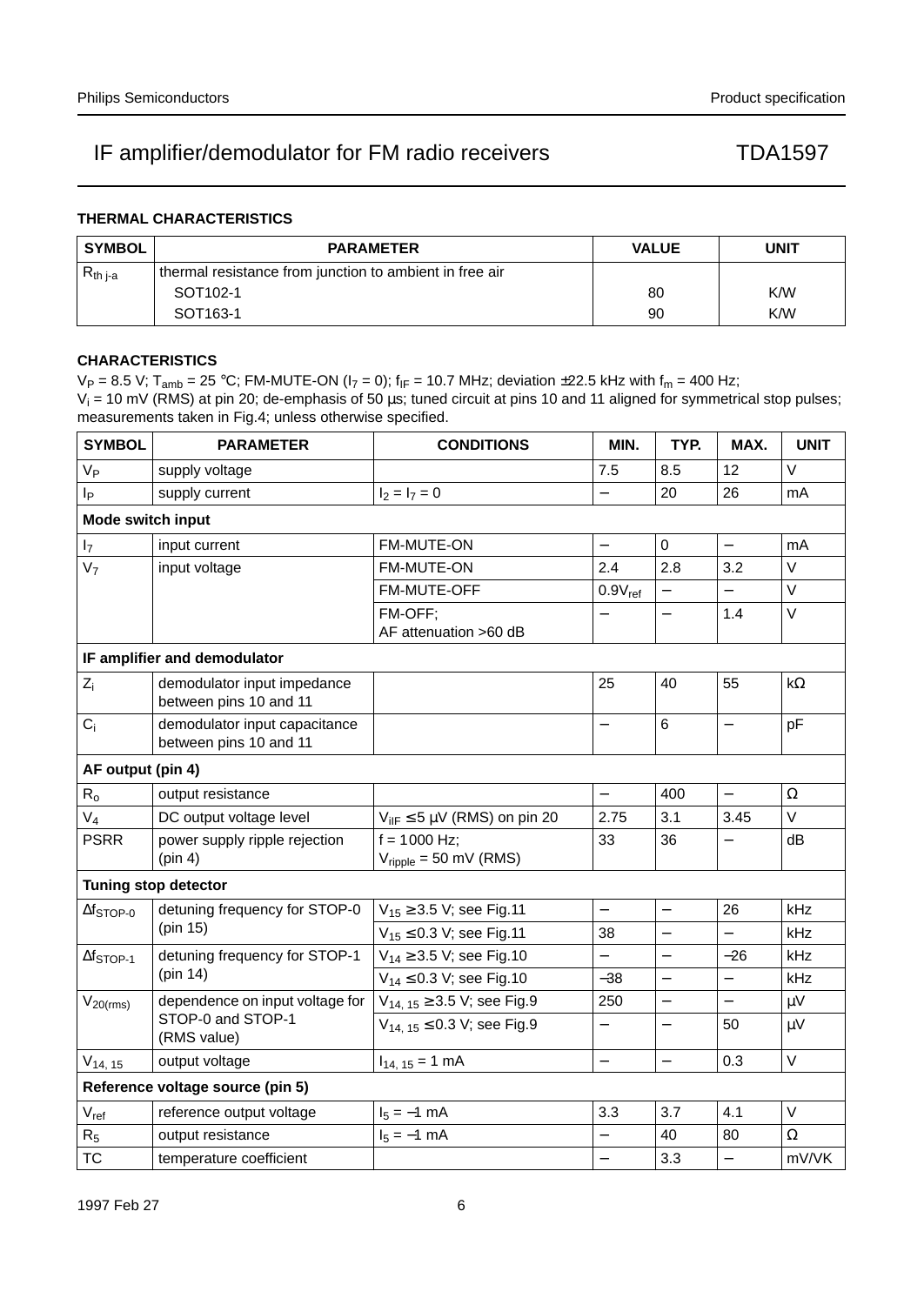| <b>SYMBOL</b>          | <b>PARAMETER</b>                       | <b>CONDITIONS</b>                                                                | MIN.                     | TYP.                     | MAX.                     | <b>UNIT</b> |
|------------------------|----------------------------------------|----------------------------------------------------------------------------------|--------------------------|--------------------------|--------------------------|-------------|
| <b>External muting</b> |                                        |                                                                                  |                          |                          |                          |             |
| $V_{16}$               | muting voltage at $I_2 = 0$            | $V_{20} \leq 5 \mu V$ (RMS); see Fig.12                                          | 1.45                     | 1.75                     | 2.05                     | V           |
|                        |                                        | $V_{20} = 1$ mV (RMS)                                                            | 3.0                      | 3.45                     | 3.9                      | $\vee$      |
| S                      | steepness of control voltage           | slope: 100 $\mu$ V $\leq$ V <sub>20</sub> $\leq$ 100 mV;                         | $\qquad \qquad -$        | 0.85                     | $\overline{\phantom{0}}$ | V/dec       |
|                        |                                        | $20 \triangle log V_{20} = 20 dB \frac{\Delta V_{16}}{\Delta log V_{20}}$        |                          |                          |                          |             |
|                        | Internal mute $\alpha$ ; note 1        |                                                                                  |                          |                          |                          |             |
| $\alpha$               | mute voltage                           | $V_{16} \geq V_{ref}$                                                            | $\equiv$                 | 0                        | $\equiv$                 | dB          |
|                        |                                        | $V_{16} = 0.77V_{ref}$                                                           | 1.5                      | $\overline{\phantom{0}}$ | 4.5                      | dB          |
|                        |                                        | $V_{16} = 0.55V_{ref}$                                                           | $\overline{\phantom{0}}$ | 20                       | $\overline{\phantom{0}}$ | dB          |
| $I_{16}$               | current for capacitor (pin 16)         |                                                                                  |                          |                          |                          |             |
|                        | charge current                         | $V_{13} = 0 V$                                                                   |                          | -8                       | $\overline{\phantom{0}}$ | μA          |
|                        | discharge current                      | $V_{13} = 0 V$                                                                   |                          | 120                      |                          | μA          |
|                        | charge current                         | $V_{13} = V_{ref}$                                                               |                          | $-100$                   |                          | μA          |
|                        | discharge current                      | $V_{13} = V_{ref}$                                                               |                          | 120                      |                          | μA          |
| <b>Level detector</b>  |                                        |                                                                                  |                          |                          |                          |             |
| $R_6$                  | output resistance pin 6                |                                                                                  | $\overline{\phantom{0}}$ | $\qquad \qquad -$        | 500                      | $\Omega$    |
| $V_6$                  | output voltage at $I_2 = 0$            | $V_{20} \leq 5 \mu V$ (RMS); see Fig.14                                          | 0.1                      |                          | 1.1                      | V           |
|                        |                                        | $V_{20} = 1$ mV (RMS)                                                            | 3.0                      | $\equiv$                 | 4.2                      | V           |
|                        |                                        | ±200 kHz detuning                                                                | 1.2                      | 1.5                      | 1.8                      | $\vee$      |
|                        | output voltage at $V_2 = V_5$          | $V_{20} \leq 5 \mu V$ (RMS)                                                      | $\overline{\phantom{0}}$ | $\overline{\phantom{0}}$ | 0.3                      | V           |
| $\Delta V_6$           | output voltage at detuning             | ±45 kHz detuning                                                                 | $\overline{\phantom{0}}$ | $\equiv$                 | 0.2                      | V           |
| TC                     | temperature coefficient                |                                                                                  | $\overline{\phantom{0}}$ | 3.3                      | $\overline{\phantom{0}}$ | mV/VK       |
| $\Delta f$             | detuning frequency                     | $V_6$ = 1.8 V; see Fig.13                                                        | 90                       | $\equiv$                 | 160                      | kHz         |
| S                      | steepness of control voltage           | slope: 50 $\mu$ V $\leq$ V <sub>20</sub> $\leq$ 50 mV;                           | 1.4                      | 1.7                      | 2.0                      | V/dec       |
|                        |                                        | $20 \triangle \log V_{20} = 20 \text{ dB} \frac{\Delta V_6}{\Delta \log V_{20}}$ |                          |                          |                          |             |
| ∆V <sub>6</sub> /∆f    | slope of output voltage at<br>detuning | $\Delta f = 125 \pm 20$ kHz                                                      |                          | 35                       |                          | mV/kHz      |
| S                      | level shift adjustments                |                                                                                  |                          |                          |                          |             |
|                        | range by pin 2                         | $\pm \Delta V_6/V_{ref}$                                                         | 0.42                     | 0.5                      |                          | V/V         |
|                        | gain                                   | $-\Delta V_6/\Delta V_2$                                                         |                          | 1.7                      |                          | V/V         |
|                        | range by pin 2                         | $\pm \Delta V_{16}/V_{ref}$                                                      | 0.21                     | 0.25                     |                          | V/V         |
|                        | gain                                   | $-\Delta V_{16}/\Delta V_2$                                                      |                          | 0.85                     |                          | V/V         |

## **Note**

1.  $\alpha = 20 \log_{\frac{\text{AV}_{4(FM-MUTE-OFF)}}{\text{AV}}}$  $= 20 \log \frac{4(FM - MUTE - OFF)}{\Delta V_{4(FM - MUTE - ON)}}$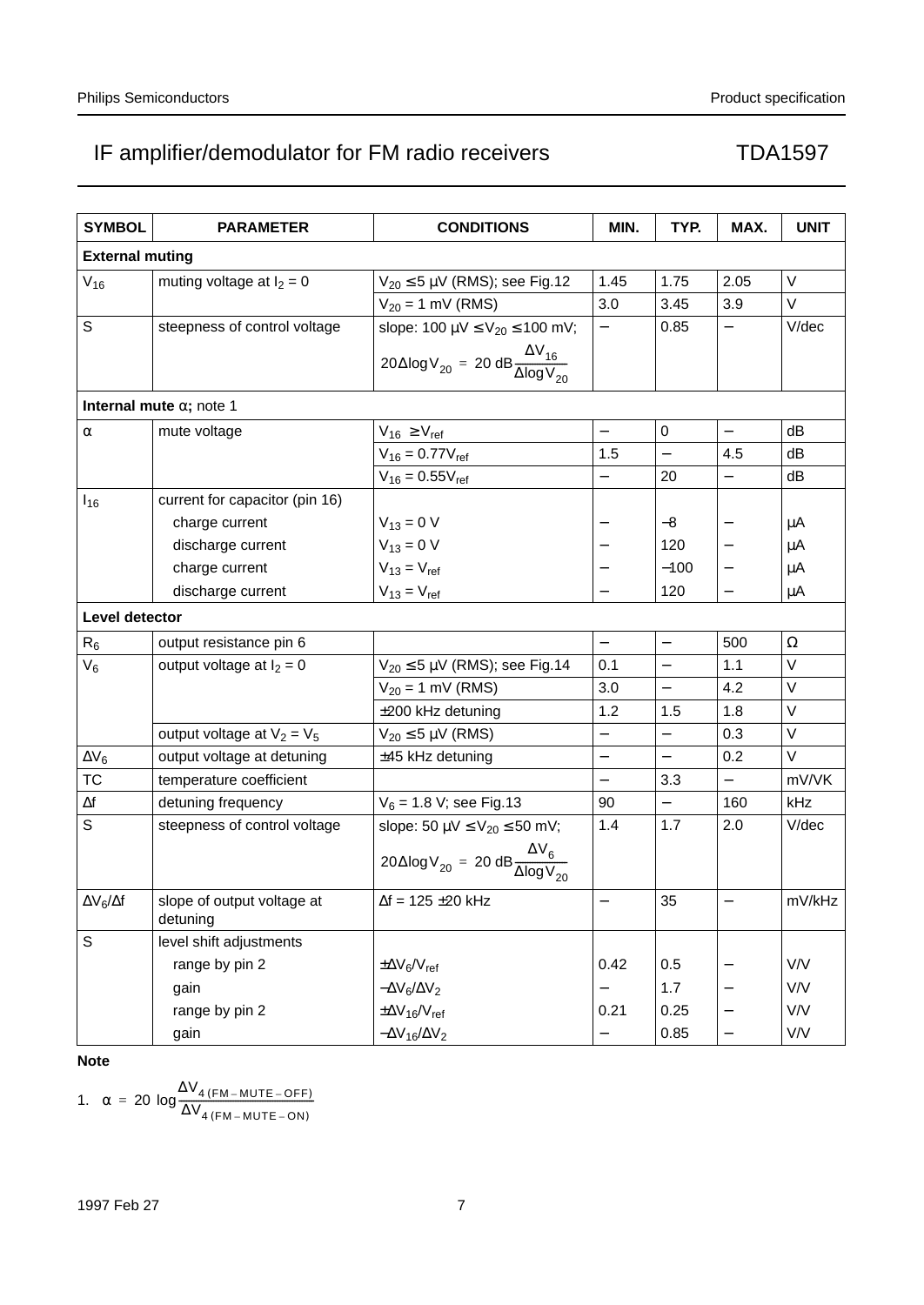### **OPERATING CHARACTERISTICS**

 $V_P = 7.5$  to 12 V; T<sub>amb</sub> = 25 °C; FM-MUTE-ON ( $I_7 = 0$ );  $f_{IF} = 10.7$  MHz; deviation ±22.5 kHz with  $f_m = 400$  Hz;  $V_i$  = 10 mV (RMS) at pin 20; de-emphasis of 50  $\mu$ s; tuned circuit at pins 10 and 11 aligned for symmetrical stop pulses; measurements taken in Fig.4; unless otherwise specified.

| <b>SYMBOL</b> | <b>PARAMETER</b>                                                                | <b>CONDITIONS</b>                                                     | MIN.                     | TYP.              | MAX.                     | <b>UNIT</b> |
|---------------|---------------------------------------------------------------------------------|-----------------------------------------------------------------------|--------------------------|-------------------|--------------------------|-------------|
|               | IF amplifier and demodulator                                                    |                                                                       |                          |                   |                          |             |
| $V_{i(rms)}$  | input signal for start of limiting<br>(-3 dB) (RMS value; pin 20)               | $V_7 = V_{ref}$ ; FM-MUTE-OFF                                         | 14                       | 22                | 35                       | $\mu$ V     |
|               | input signal for signal-to-noise                                                | f = 250 to 15000 Hz; $V_7 = V_{ref}$                                  |                          |                   |                          |             |
|               | ratio (RMS value)                                                               | $S/N = 26 dB$                                                         | —                        | 15                |                          | $\mu V$     |
|               |                                                                                 | $S/N = 46 dB$                                                         | $\overline{\phantom{0}}$ | 60                | $\qquad \qquad -$        | $\mu$ V     |
| S/N           | signal-to-noise ratio                                                           | deviation $\pm 75$ kHz                                                | $\overline{\phantom{0}}$ | 82                | $\overline{\phantom{0}}$ | dB          |
| $V_{o(rms)}$  | AF output signal (RMS value;<br>pin 4)                                          |                                                                       | 180                      | 200               | 220                      | mV          |
| <b>THD</b>    | total harmonic distortion without<br>de-emphasis                                |                                                                       |                          |                   |                          |             |
|               | without detuning                                                                | deviation $\pm 75$ kHz; $f_m = 1$ kHz;<br>$I_7 = 0$                   | —                        | 0.1               | 0.3                      | %           |
|               | $\pm 25$ kHz detuning                                                           | deviation $\pm 75$ kHz; $f_m = 1$ kHz;<br>$I_7 = 0$                   | $\qquad \qquad -$        | $\qquad \qquad -$ | 0.6                      | %           |
|               | compensated via pin 3                                                           | deviation $\pm 75$ kHz; $f_m = 1$ kHz;<br>$I_7 = 0$ ; $V_7 = V_{ref}$ | $\qquad \qquad -$        | 0.07              | 0.25                     | %           |
| $\Delta V_4$  | K <sub>2</sub> adjustment<br>$\Delta V_4 = V_4 (V_3 = 0) - V_4 (V_3 = V_{ref})$ |                                                                       | 10                       | —                 |                          | mV          |
| $\alpha_{AM}$ | AM suppression on pin 4                                                         | $V_7 = V_{ref}$ ; m = 30%                                             |                          |                   |                          |             |
|               | $V_i = 0.3$ to 1000 mV (RMS)                                                    | on pin 20                                                             | 46                       | 55                | $\qquad \qquad -$        | dB          |
|               | $V_i = 1$ to 300 mV (RMS)                                                       | on pin 20                                                             | 60                       | 65                | $\qquad \qquad -$        | dB          |
|               | Dynamic mute attenuation $\alpha$ ; note 1                                      |                                                                       |                          |                   |                          |             |
| $\alpha$      | dynamic mute attenuation                                                        | deviation $\pm 75$ kHz;<br>$f_m = 100$ kHz; $V_2 = 1$ V               |                          | 14                |                          | dB          |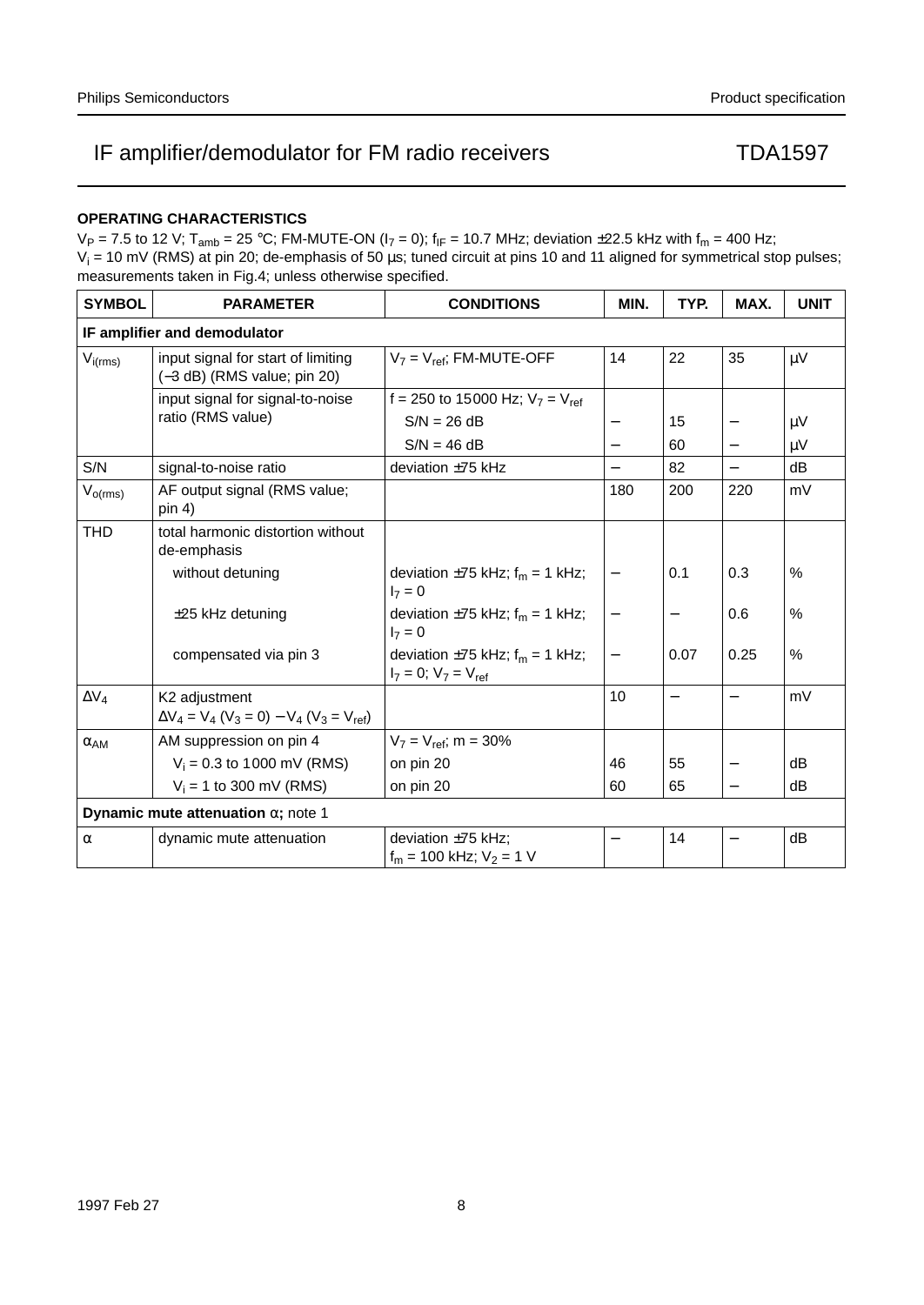| <b>SYMBOL</b>                                                                                                                                                                                                                                                                                                                                                            | <b>PARAMETER</b>                                   | <b>CONDITIONS</b>                                      | MIN.                     | TYP.                     | MAX.                     | <b>UNIT</b> |  |  |
|--------------------------------------------------------------------------------------------------------------------------------------------------------------------------------------------------------------------------------------------------------------------------------------------------------------------------------------------------------------------------|----------------------------------------------------|--------------------------------------------------------|--------------------------|--------------------------|--------------------------|-------------|--|--|
|                                                                                                                                                                                                                                                                                                                                                                          | <b>Tuning stop detector</b>                        |                                                        |                          |                          |                          |             |  |  |
| $\Delta f$ STOP-0                                                                                                                                                                                                                                                                                                                                                        | detuning frequency for STOP-0                      | $V_{15} \geq 3.5$ V; see Fig.11                        | $\overline{\phantom{0}}$ | $\overline{\phantom{0}}$ | 26                       | kHz         |  |  |
|                                                                                                                                                                                                                                                                                                                                                                          | (pin 15)                                           | $V_{15} \le 0.3$ V; see Fig.11                         | 38                       | $\overline{\phantom{0}}$ |                          | kHz         |  |  |
| $\Delta f_{STOP-1}$                                                                                                                                                                                                                                                                                                                                                      | detuning frequency for STOP-1                      | $V_{14} \geq 3.5$ V; see Fig.10                        | $\overline{\phantom{0}}$ | $\overline{\phantom{0}}$ | $-26$                    | kHz         |  |  |
|                                                                                                                                                                                                                                                                                                                                                                          | (pin 14)                                           | $V_{14} \le 0.3$ V; see Fig.10                         | $-38$                    | $\overline{\phantom{0}}$ | $\overline{\phantom{0}}$ | kHz         |  |  |
| $V_{20(rms)}$                                                                                                                                                                                                                                                                                                                                                            | dependence on input voltage for                    | $V_{14, 15} \geq 3.5$ V; see Fig.9                     | 250                      | $\overline{a}$           |                          | μV          |  |  |
|                                                                                                                                                                                                                                                                                                                                                                          | STOP-0 and STOP-1<br>(RMS value)                   | $V_{14.15} \le 0.3$ V; see Fig.9                       | $\overline{\phantom{0}}$ |                          | 50                       | $\mu$ V     |  |  |
| $R_8$                                                                                                                                                                                                                                                                                                                                                                    | internal low-pass resistance of<br>detune detector |                                                        | 12                       | 25                       | 50                       | $k\Omega$   |  |  |
| $V_8$                                                                                                                                                                                                                                                                                                                                                                    | voltage on capacitor                               | $V_i \leq 5 \mu V$ (RMS) on input pin 20;<br>$I_7 = 0$ | $\overline{\phantom{0}}$ | 2.2                      | $\overline{\phantom{0}}$ | $\vee$      |  |  |
|                                                                                                                                                                                                                                                                                                                                                                          | Level detector $(I_2 = 0)$                         |                                                        |                          |                          |                          |             |  |  |
| $V_6$                                                                                                                                                                                                                                                                                                                                                                    | output voltage                                     | $V_{20} \leq 5 \mu V$ (RMS)                            | 0.1                      | $\overline{\phantom{0}}$ | 1.1                      | $\vee$      |  |  |
|                                                                                                                                                                                                                                                                                                                                                                          |                                                    | $V_{20} = 1$ mV (RMS)                                  | 3.0                      | $\overline{\phantom{0}}$ | 4.2                      | $\vee$      |  |  |
| Reference voltage source (pin 5)                                                                                                                                                                                                                                                                                                                                         |                                                    |                                                        |                          |                          |                          |             |  |  |
| $V_{ref}$                                                                                                                                                                                                                                                                                                                                                                | reference output voltage                           | $I_5 = -1$ mA                                          | 3.3                      | 3.7                      | 4.1                      | V           |  |  |
| <b>Operation with AM-IF</b>                                                                                                                                                                                                                                                                                                                                              |                                                    |                                                        |                          |                          |                          |             |  |  |
| Level and stop information (on pins 6, 13, 14, 15 and 16) is provided for the modes FM-MUTE-ON and<br>FM-MUTE-OFF. This information is also available in the FM-OFF mode when an AM-IF signal is input (for example<br>455 kHz). This can also provide a valid detuning information when a suitable AM-IF resonance circuit is provided for<br>demodulator (see Fig.18). |                                                    |                                                        |                          |                          |                          |             |  |  |

### **Note**

1.  $\alpha = 20 \log_{\frac{\text{AV}_{4(FM-MUTE-OFF)}}{\text{AV}}}$  $= 20 \log \frac{4(FM - MUTE - OFF)}{\Delta V_{4(FM - MUTE - ON)}}$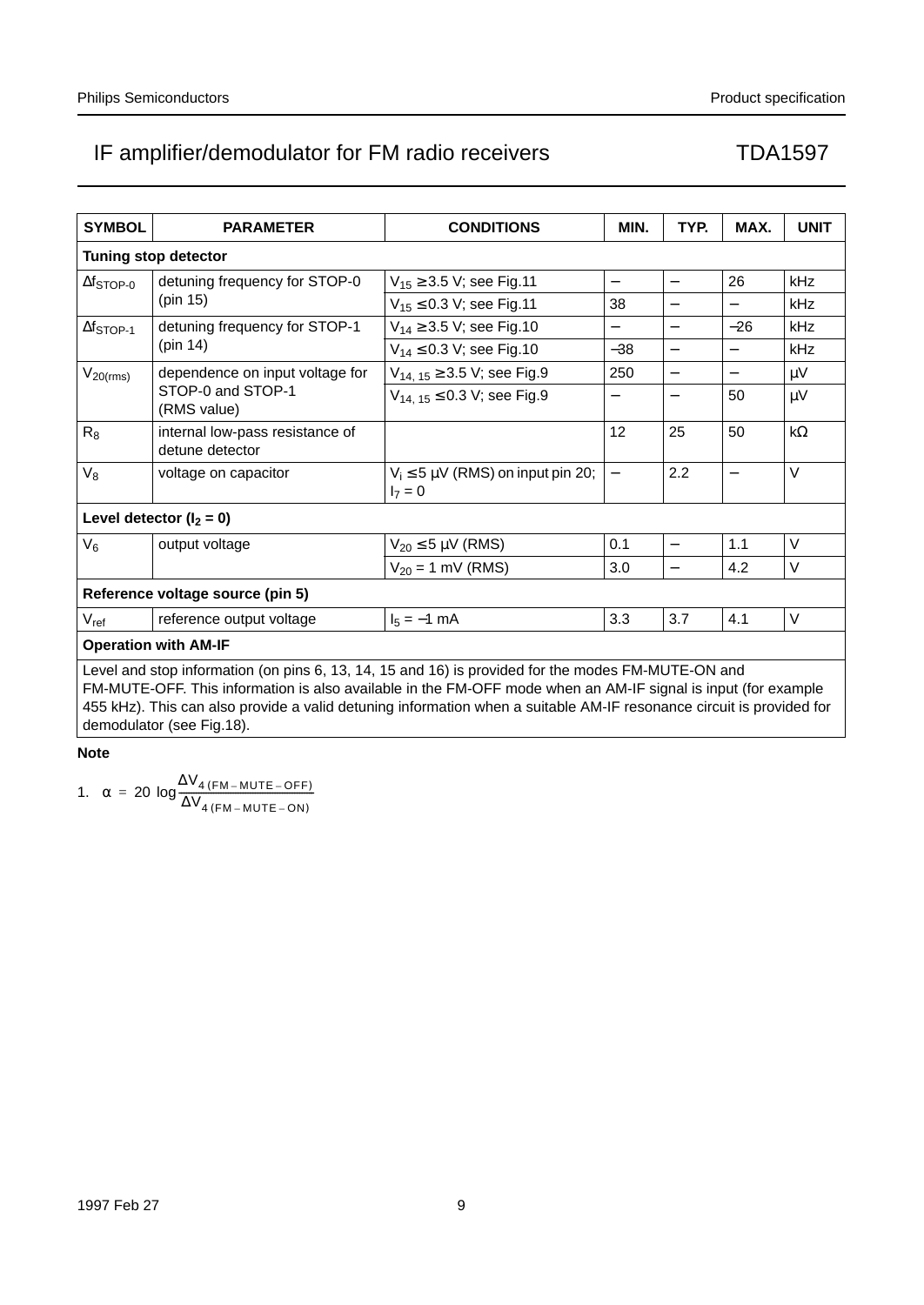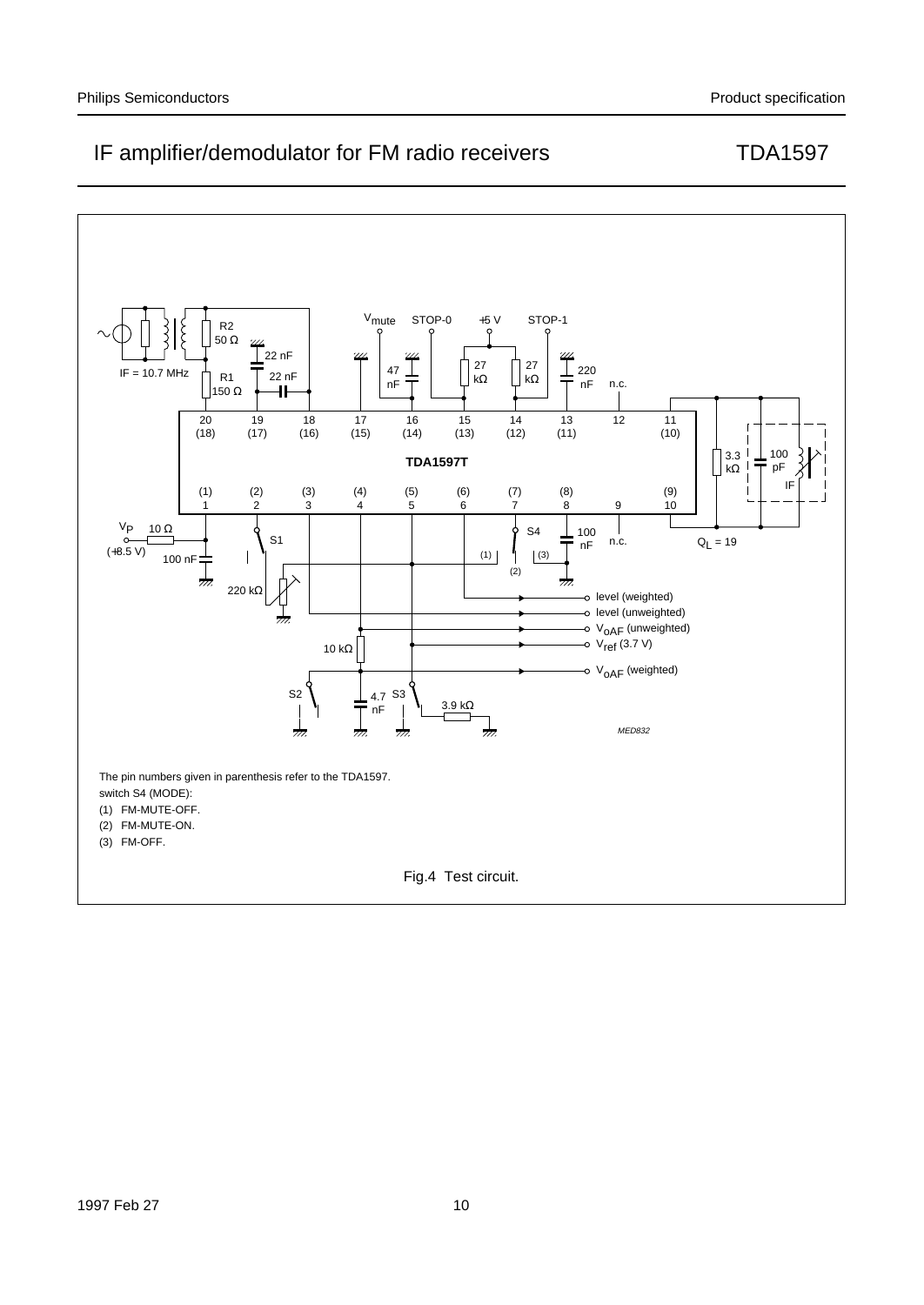

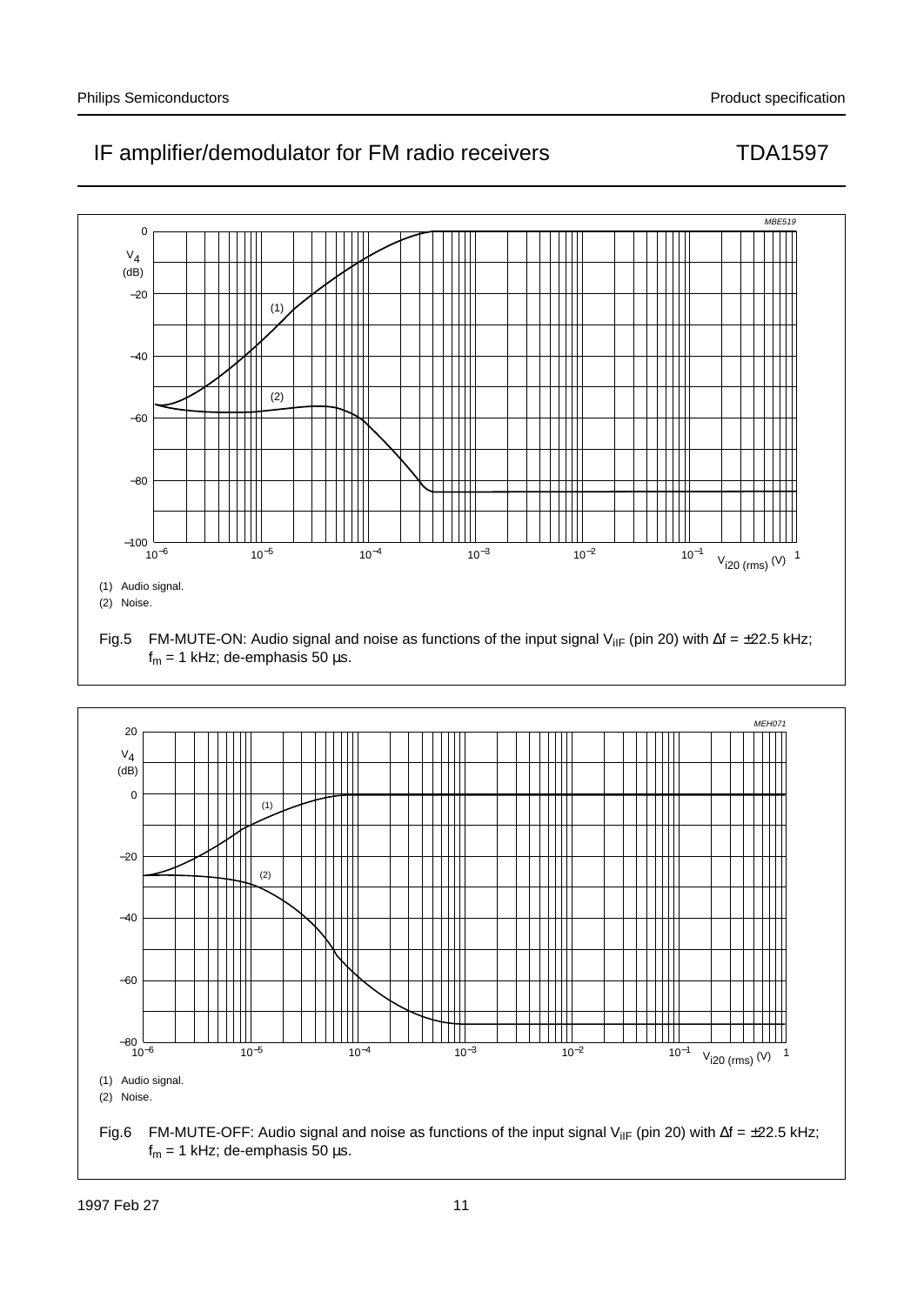

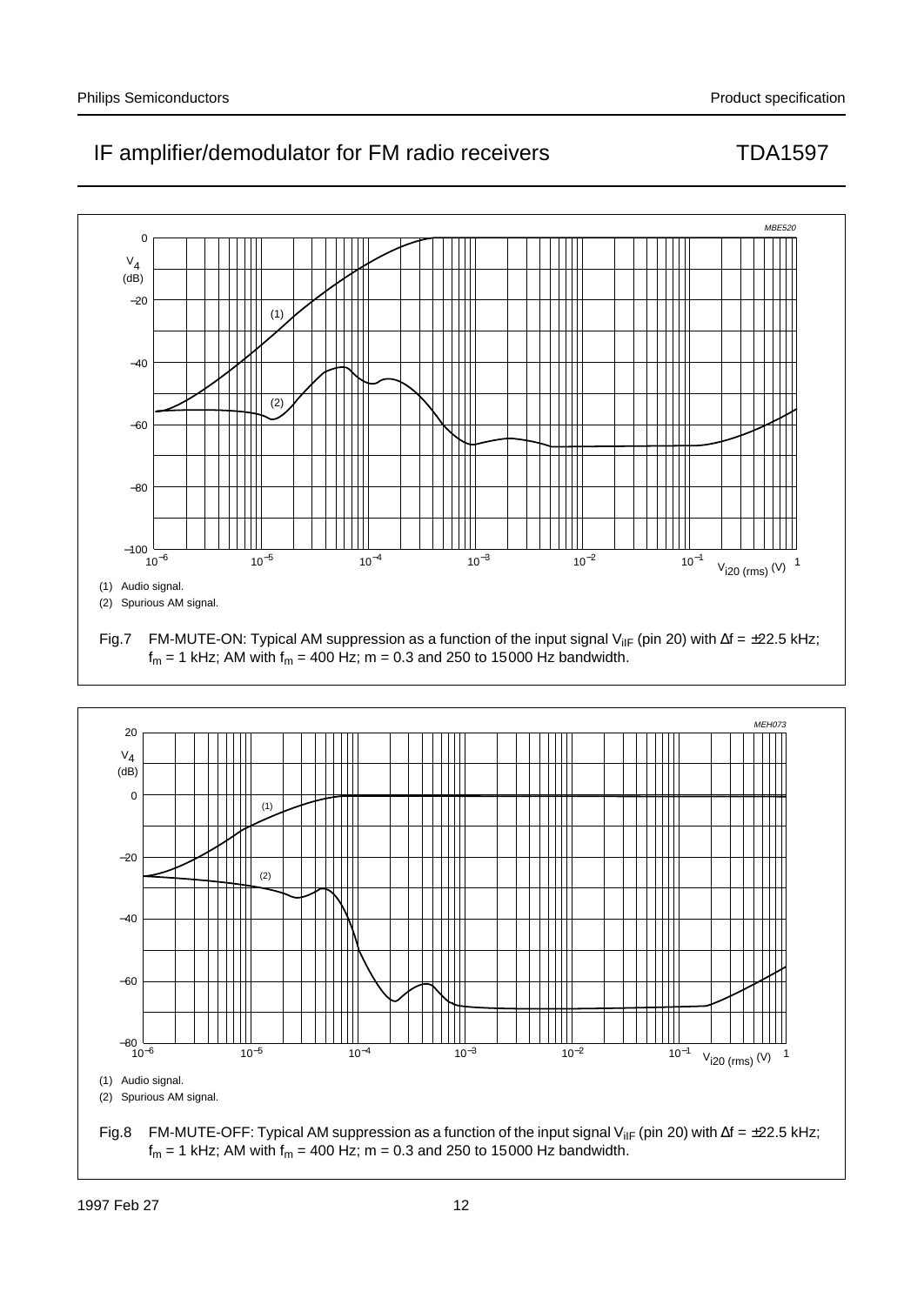

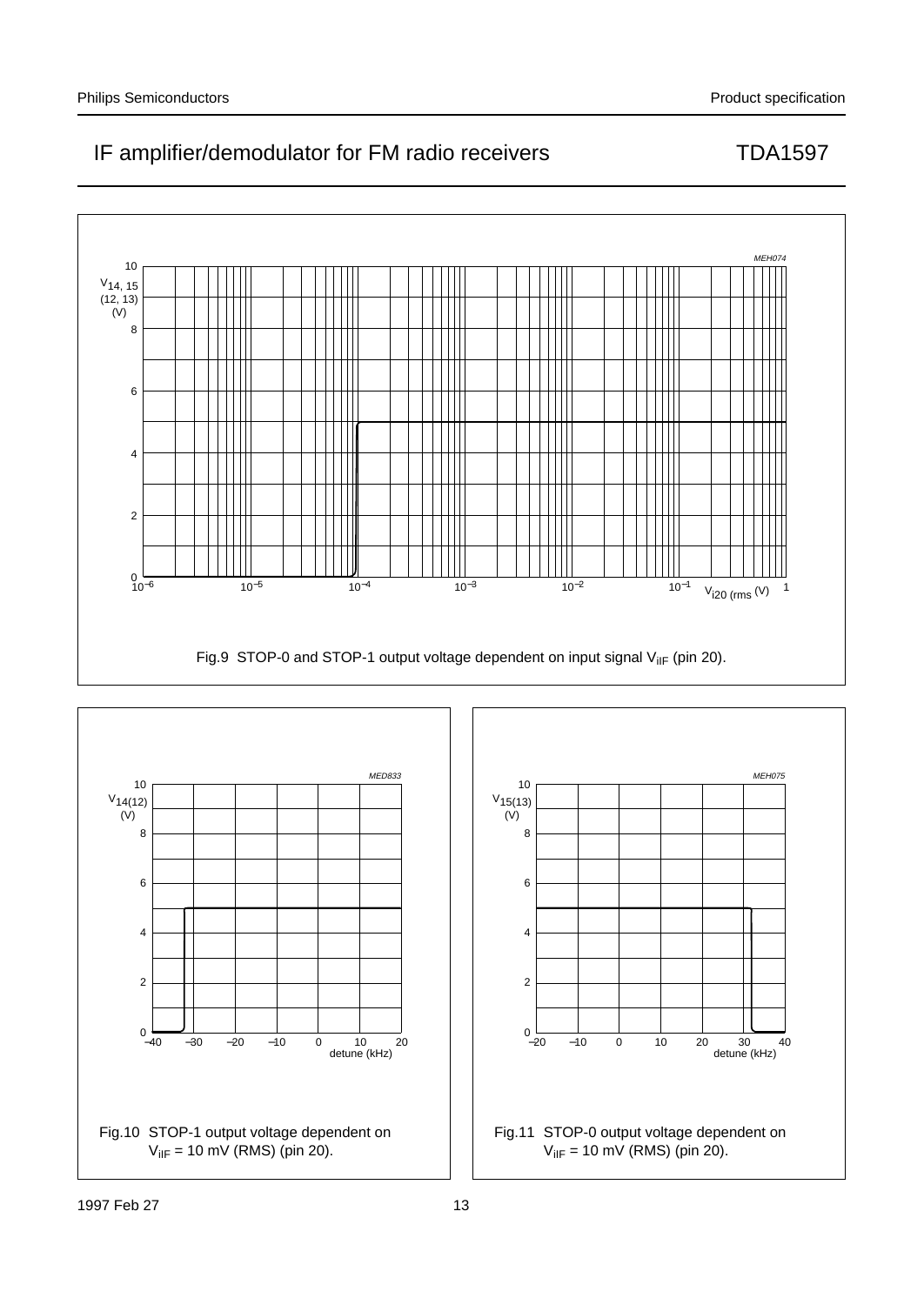

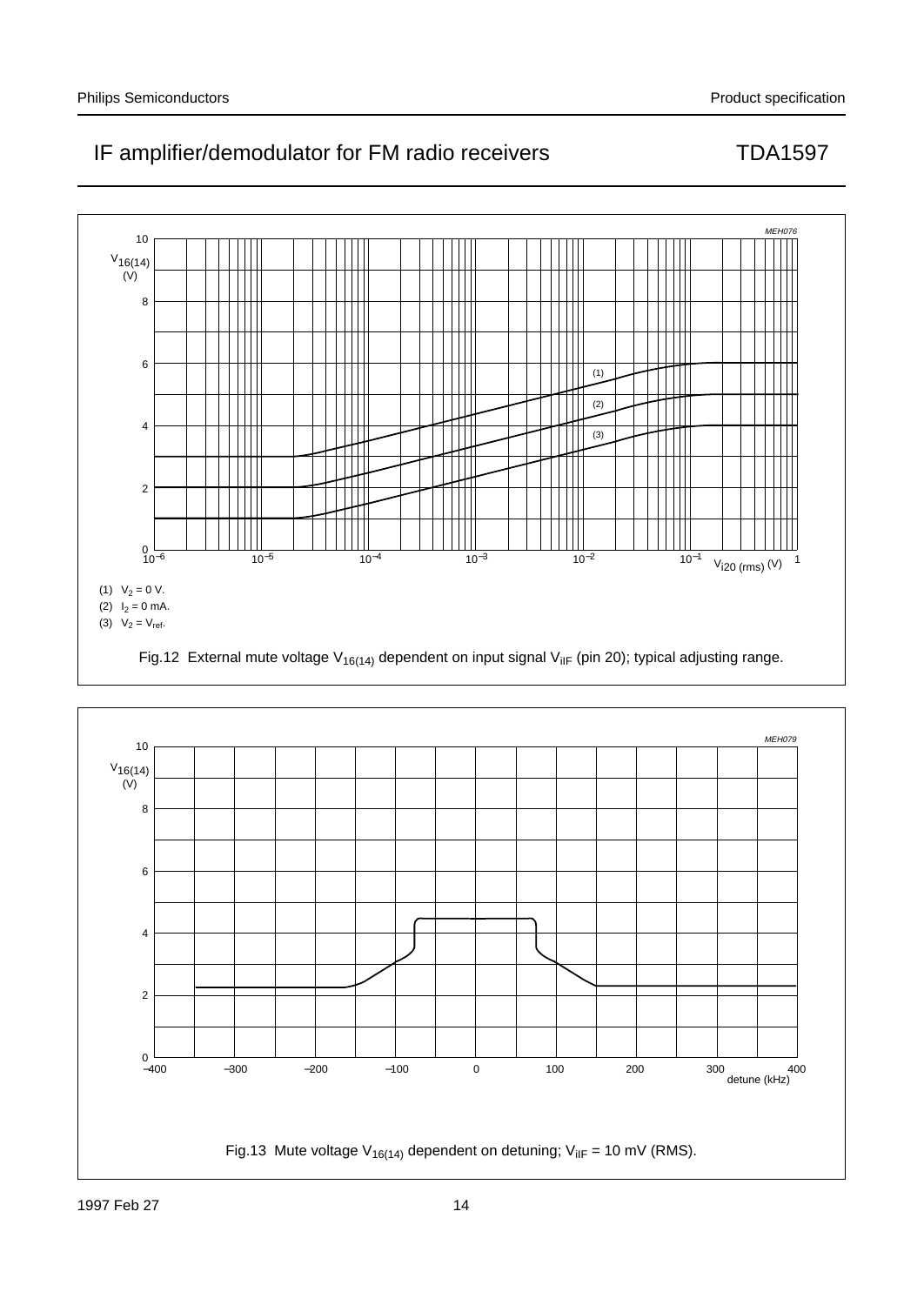

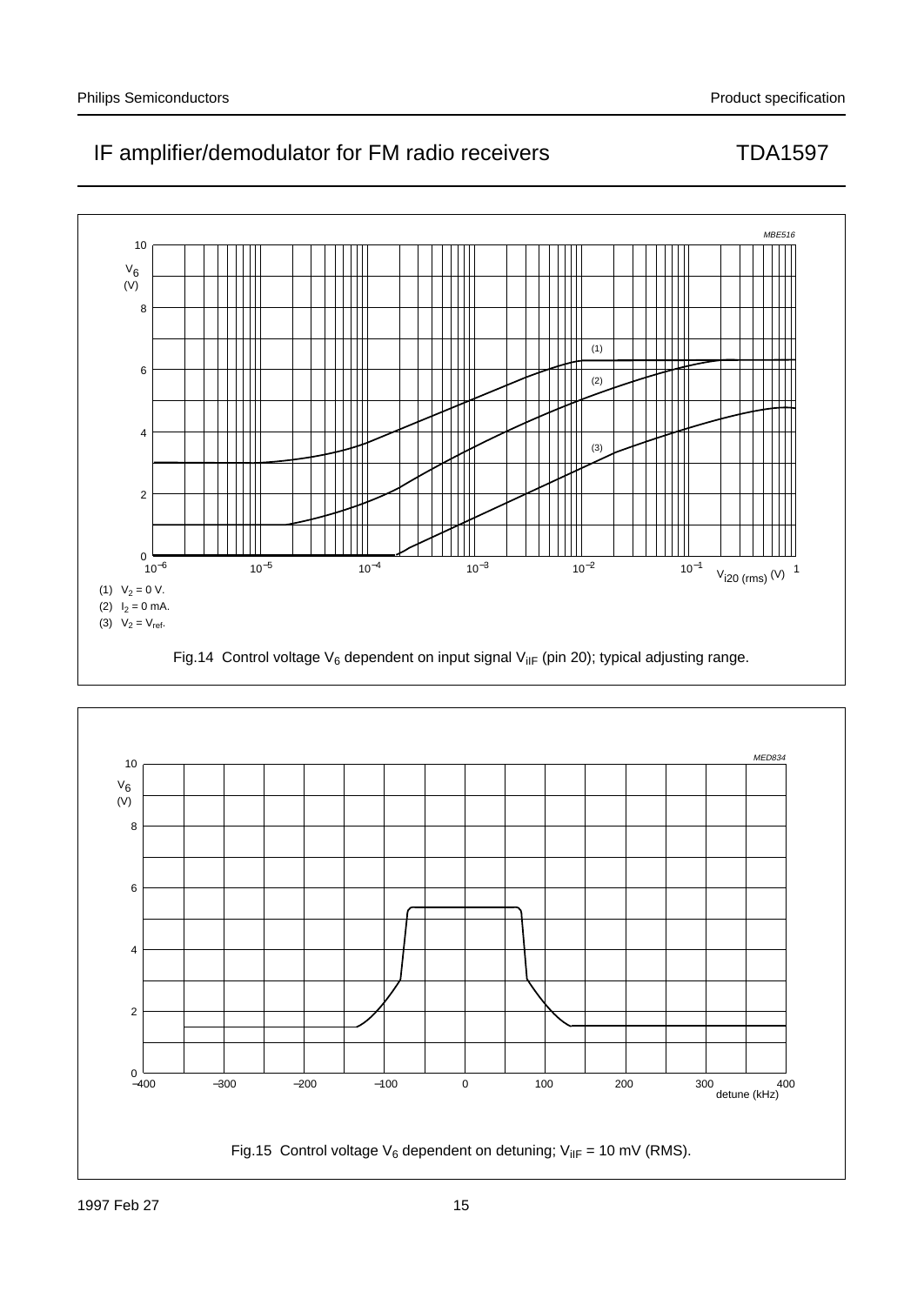



 $V_{\text{HF}} = 10 \text{ mV}.$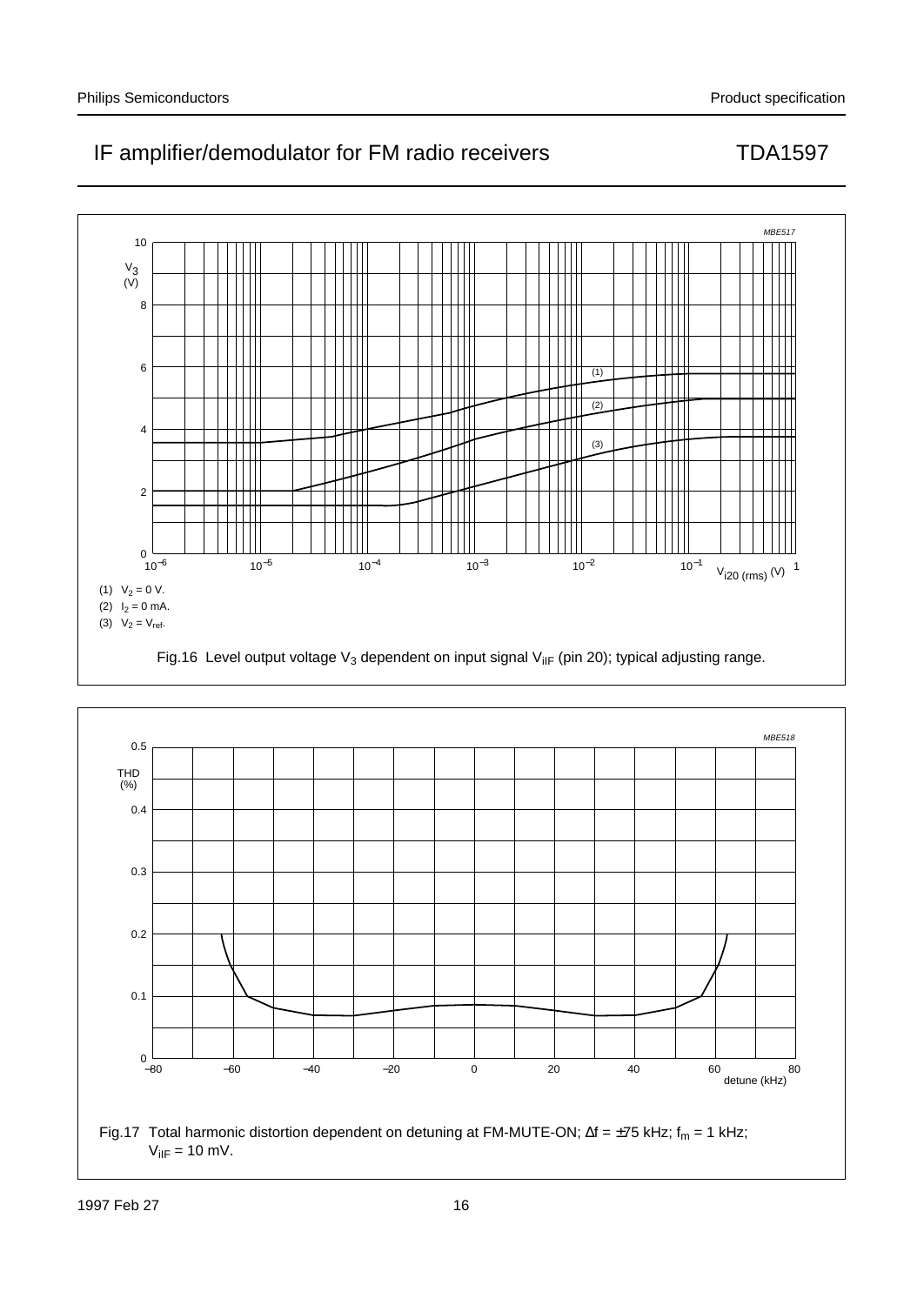### **APPLICATION INFORMATION**

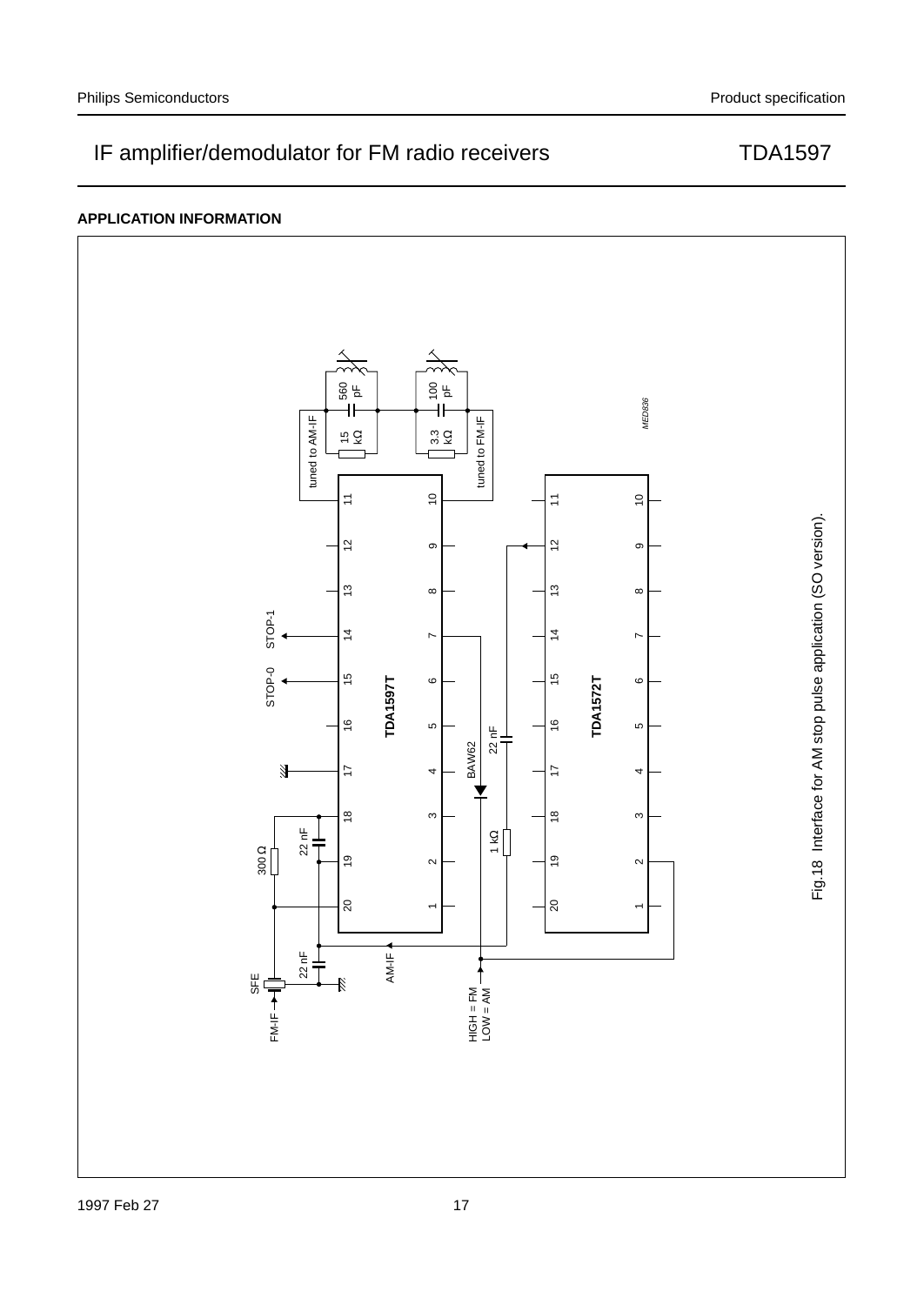

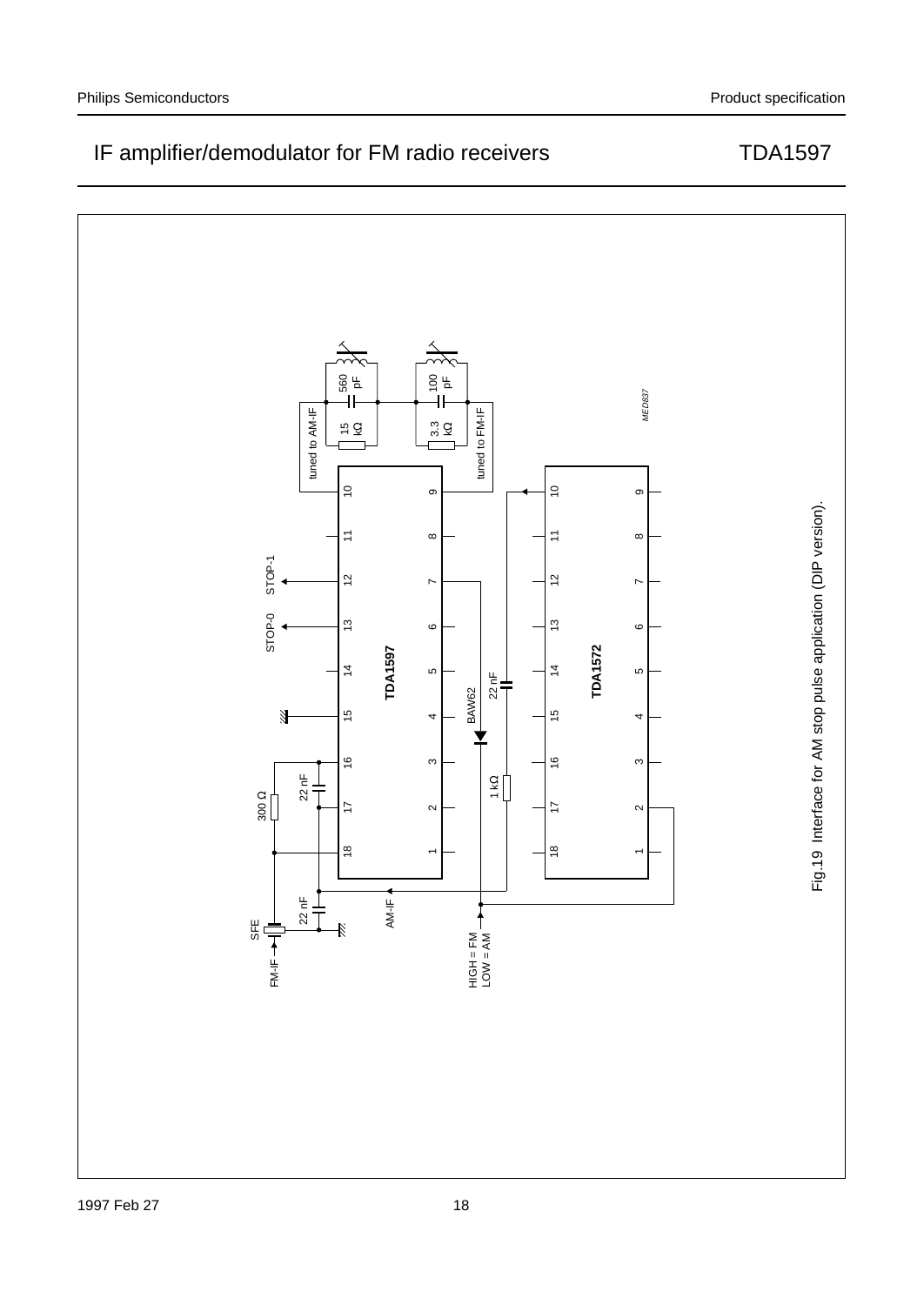**DIP18:** plastic dual in-line package; 18 leads (300 mil) **SOT102-1 SOT102-1** 





1. Plastic or metal protrusions of 0.25 mm maximum per side are not included.

0.044

0.015

| <b>OUTLINE</b> | <b>REFERENCES</b> |              |             |  | <b>EUROPEAN</b><br><b>ISSUE DATE</b> |                             |  |
|----------------|-------------------|--------------|-------------|--|--------------------------------------|-----------------------------|--|
| <b>VERSION</b> | <b>IEC</b>        | <b>JEDEC</b> | <b>EIAJ</b> |  | <b>PROJECTION</b>                    |                             |  |
| SOT102-1       |                   |              |             |  | ∕⊼<br>س                              | $-93 - 10 - 14$<br>95-01-23 |  |

0.84

0.24

0.33 0.19 0.020 0.15 0.033

0.31

0.009

0.044

## Philips Semiconductors **Production** Product specification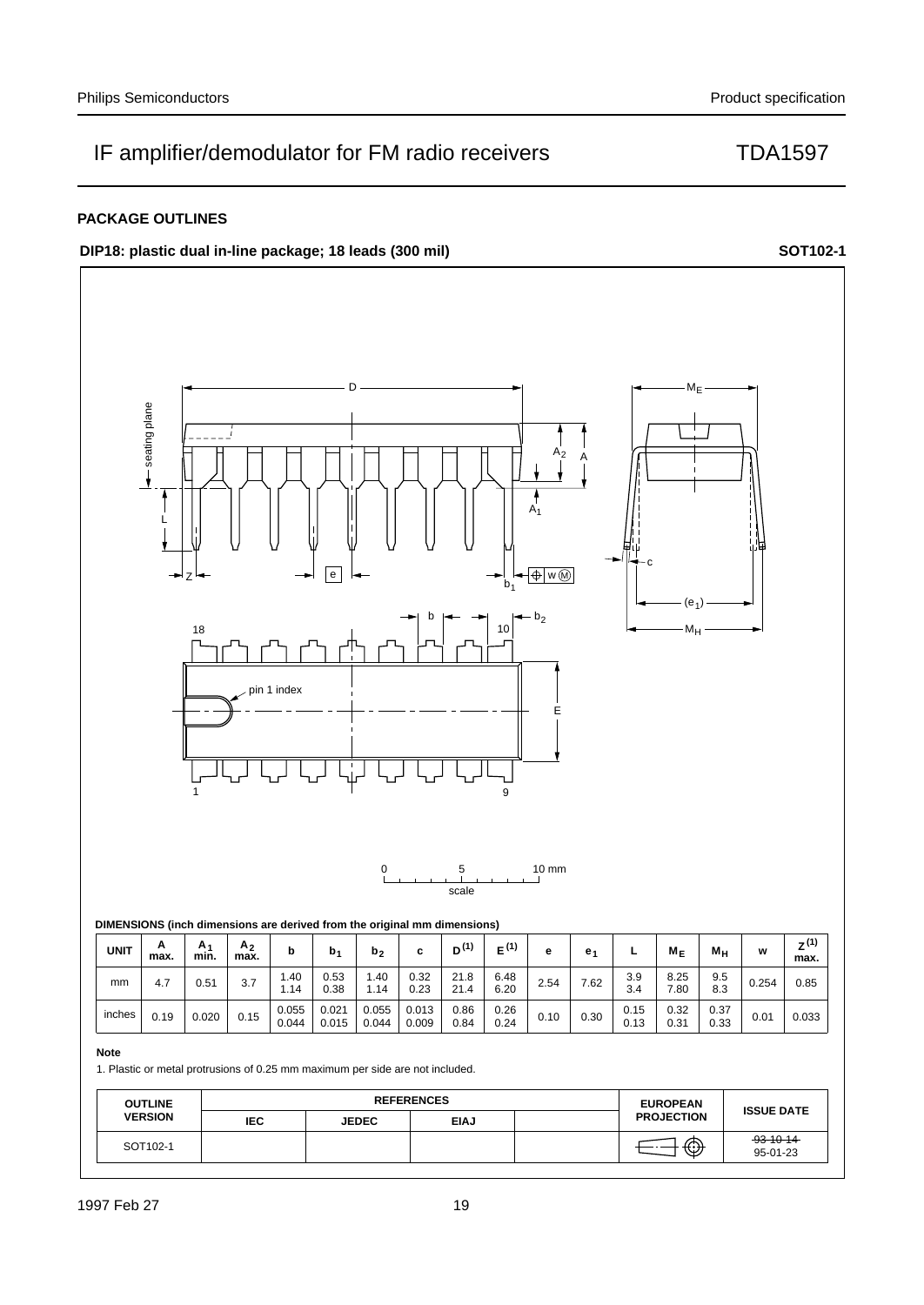95-01-24

## IF amplifier/demodulator for FM radio receivers TDA1597



SOT163-1 92-11-17

075E04 MS-013AC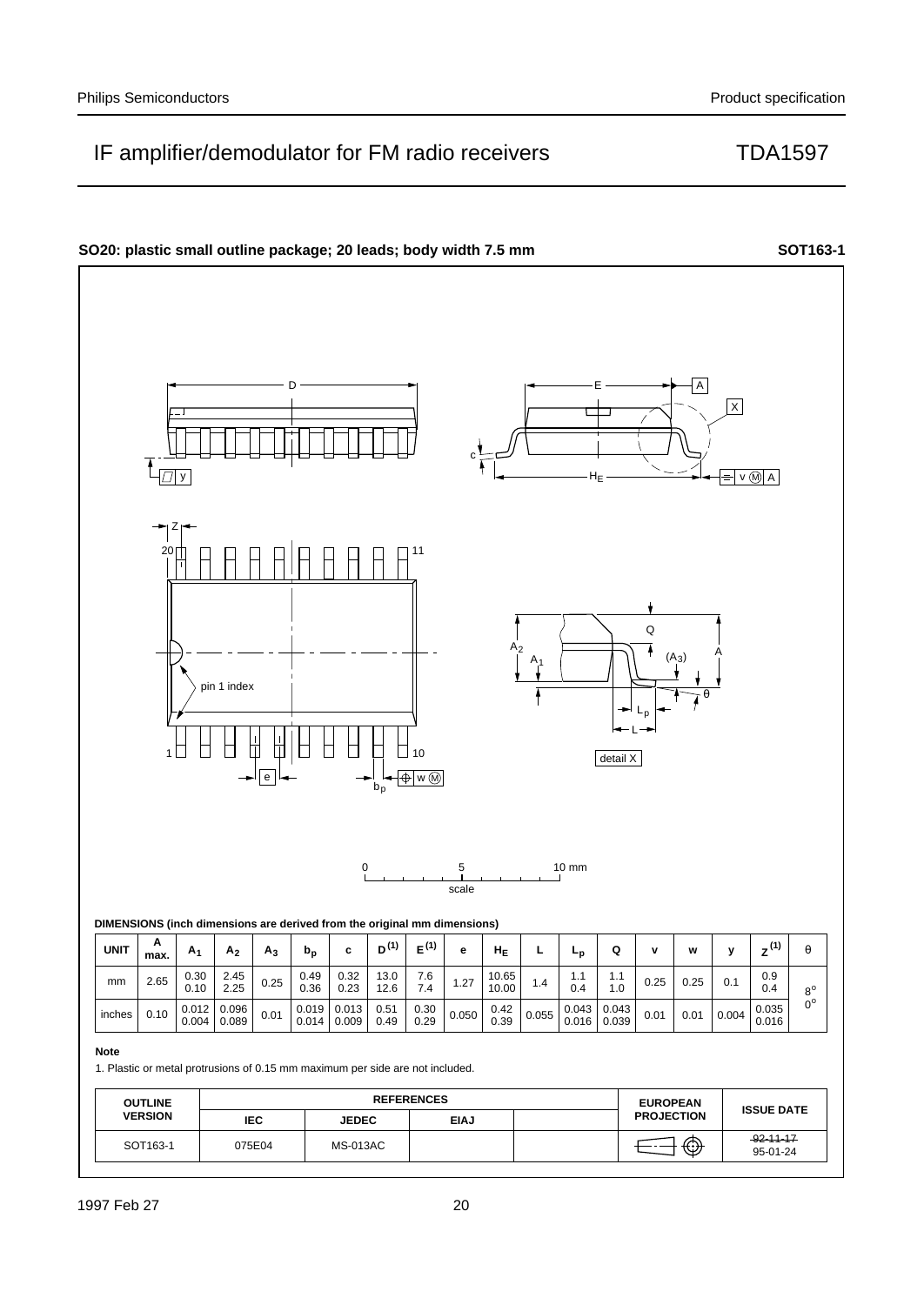### **SOLDERING**

### **Plastic dual in-line packages**

#### BY DIP OR WAVE

The maximum permissible temperature of the solder is 260 °C; this temperature must not be in contact with the joint for more than 5 s. The total contact time of successive solder waves must not exceed 5 s.

The device may be mounted up to the seating plane, but the temperature of the plastic body must not exceed the specified storage maximum. If the printed-circuit board has been pre-heated, forced cooling may be necessary immediately after soldering to keep the temperature within the permissible limit.

#### REPAIRING SOLDERED JOINTS

Apply a low voltage soldering iron below the seating plane (or not more than 2 mm above it). If its temperature is below 300 °C, it must not be in contact for more than 10 s: if between 300 and 400  $^{\circ}$ C, for not more than 5 s.

#### **Plastic small outline packages**

#### BY WAVE

During placement and before soldering, the component must be fixed with a droplet of adhesive. After curing the adhesive, the component can be soldered. The adhesive can be applied by screen printing, pin transfer or syringe dispensing.

Maximum permissible solder temperature is 260 °C, and maximum duration of package immersion in solder bath is 10 s, if allowed to cool to less than 150 °C within 6 s. Typical dwell time is 4 s at 250 °C.

A modified wave soldering technique is recommended using two solder waves (dual-wave), in which a turbulent wave with high upward pressure is followed by a smooth laminar wave. Using a mildly-activated flux eliminates the need for removal of corrosive residues in most applications.

#### BY SOLDER PASTE REFLOW

Reflow soldering requires the solder paste (a suspension of fine solder particles, flux and binding agent) to be applied to the substrate by screen printing, stencilling or pressure-syringe dispensing before device placement.

Several techniques exist for reflowing; for example, thermal conduction by heated belt, infrared, and vapour-phase reflow. Dwell times vary between 50 and 300 s according to method. Typical reflow temperatures range from 215 to 250 °C.

Preheating is necessary to dry the paste and evaporate the binding agent. Preheating duration: 45 min at 45 °C.

REPAIRING SOLDERED JOINTS (BY HAND-HELD SOLDERING IRON OR PULSE-HEATED SOLDER TOOL)

Fix the component by first soldering two, diagonally opposite, end pins. Apply the heating tool to the flat part of the pin only. Contact time must be limited to 10 s at up to 300 °C. When using proper tools, all other pins can be soldered in one operation within 2 to 5 s at between 270 and 320 °C. (Pulse-heated soldering is not recommended for SO packages.)

For pulse-heated solder tool (resistance) soldering of VSO packages, solder is applied to the substrate by dipping or by an extra thick tin/lead plating before package placement.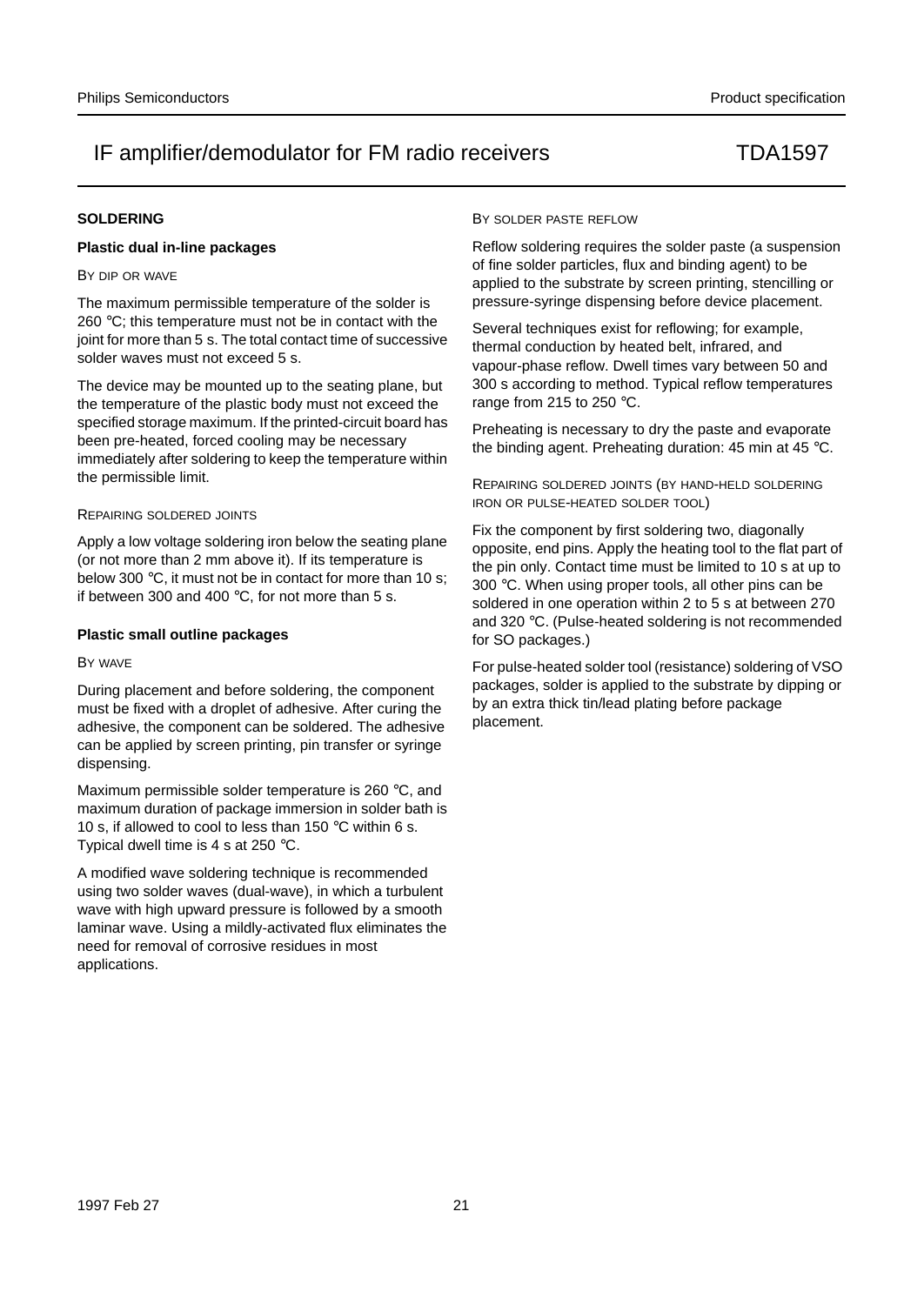### **DEFINITIONS**

| Data sheet status                                                                                                                                                                                                                                                                                                                                                                                                                                                  |                                                                                       |  |  |  |
|--------------------------------------------------------------------------------------------------------------------------------------------------------------------------------------------------------------------------------------------------------------------------------------------------------------------------------------------------------------------------------------------------------------------------------------------------------------------|---------------------------------------------------------------------------------------|--|--|--|
| Objective specification                                                                                                                                                                                                                                                                                                                                                                                                                                            | This data sheet contains target or goal specifications for product development.       |  |  |  |
| Preliminary specification                                                                                                                                                                                                                                                                                                                                                                                                                                          | This data sheet contains preliminary data; supplementary data may be published later. |  |  |  |
| Product specification                                                                                                                                                                                                                                                                                                                                                                                                                                              | This data sheet contains final product specifications.                                |  |  |  |
| <b>Limiting values</b>                                                                                                                                                                                                                                                                                                                                                                                                                                             |                                                                                       |  |  |  |
| Limiting values given are in accordance with the Absolute Maximum Rating System (IEC 134). Stress above one or<br>more of the limiting values may cause permanent damage to the device. These are stress ratings only and operation<br>of the device at these or at any other conditions above those given in the Characteristics sections of the specification<br>is not implied. Exposure to limiting values for extended periods may affect device reliability. |                                                                                       |  |  |  |
| <b>Application information</b>                                                                                                                                                                                                                                                                                                                                                                                                                                     |                                                                                       |  |  |  |
| Where application information is given, it is advisory and does not form part of the specification.                                                                                                                                                                                                                                                                                                                                                                |                                                                                       |  |  |  |

### **LIFE SUPPORT APPLICATIONS**

These products are not designed for use in life support appliances, devices, or systems where malfunction of these products can reasonably be expected to result in personal injury. Philips customers using or selling these products for use in such applications do so at their own risk and agree to fully indemnify Philips for any damages resulting from such improper use or sale.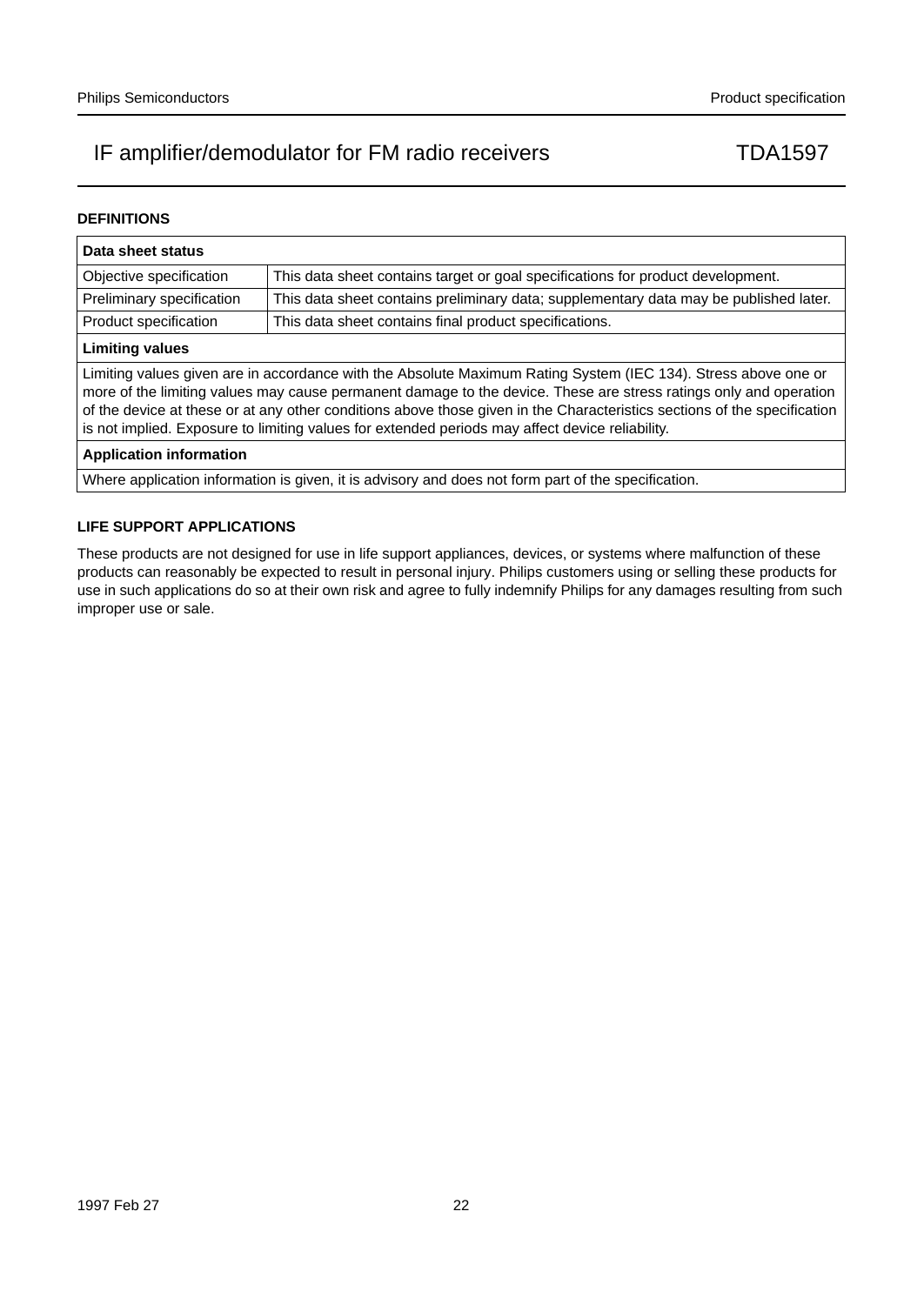**NOTES**